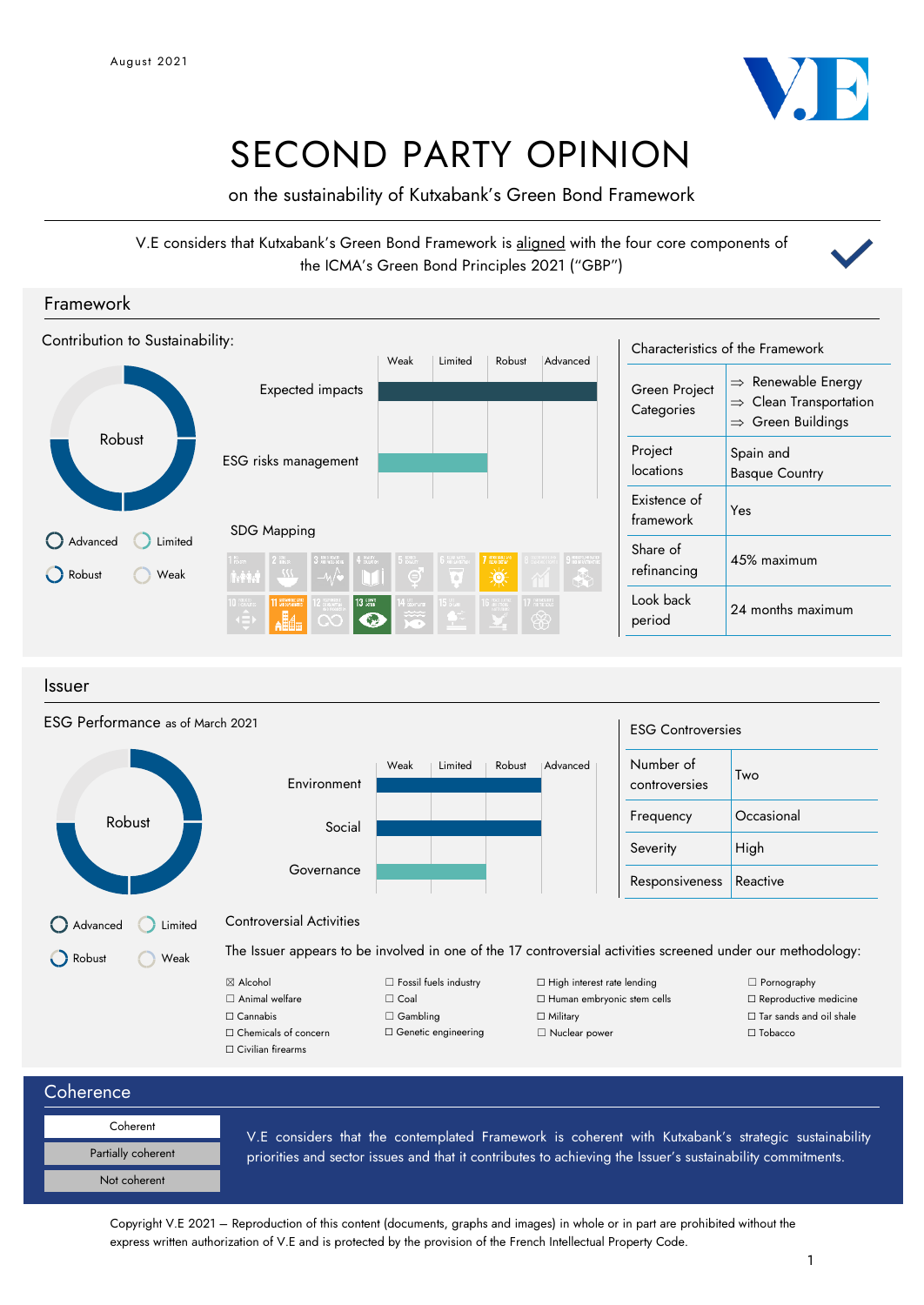

## Key findings

V.E considers that Kutxabank's Framework is aligned with the four core components of the GBP 2021.

Use of Proceeds - aligned with GBP and best practices identified by VE

- Eligible Categories are clearly defined and detailed, the Issuer has communicated the nature of the expenditures, the eligibility criteria, and the location of Eligible Projects.
- The Environmental Objectives are clearly defined, these are relevant for all the eligible categories and set in coherence with sustainability objectives defined in international standards.
- The Expected Environmental Benefits are clear and precise, these are considered relevant, measurable, and will be quantified for all the eligible categories in the reporting.
- The Issuer has committed to limit the share of refinancing to 45% for all Bonds issuances.
- The look-back period for refinanced eligible projects will be equal or less than 24 months from the issuance date, in line with good market practices.

## Evaluation and Selection - aligned with GBP

- The Process for Project Evaluation and Selection has been clearly defined by the Issuer. It is considered structured. The roles and responsibilities clear and include relevant internal expertise. The Process will be publicly disclosed in the Framework and the hereby SPO.
- Eligibility criteria (selection and exclusion) for project selection have been clearly defined and detailed by the Issuer for all the eligible categories.
- The Process is considered limited: it only covers identification/monitoring of potential risks for a minority of categories (see detailed analysis in page 18-20).

### Management of Proceeds - aligned with GBP and best practices identified by VE

- The Process for the Management and Allocation of Proceeds is clearly defined and detailed, and publicly available in the Framework and the hereby SPO.
- The allocation period will be 24 months or less.
- Net proceeds of the Bonds will be tracked by the Issuer in an appropriate manner and attested in a formal internal process.
- Information on the intended types of temporary placement for the balance of the unallocated net proceeds is publicly disclosed.
- The Issuer has committed that if the Bond is outstanding, the balance of the tracked net proceeds will be periodically adjusted to match allocations to eligible projects made during that period.
- The Issuer has provided information on the procedure that will be applied in case of project divestment or postponement and it has committed to reallocate divested proceeds to projects that are compliant with the bond framework within 12 months.

### Monitoring and Reporting - aligned with GBP

- The Issuer has committed to report on the Use of Proceeds annually, until Bond maturity. The report will be publicly available.
- The reporting will cover relevant information related to the allocation of Bond proceeds and to the expected sustainable benefits of the Eligible Categories.
- The reporting methodology and assumptions used to report on environmental benefits of the Eligible Categories will be publicly disclosed.
- An external auditor will verify the tracking and allocation of funds to Eligible Projects as well as the indicators used to report on environmental benefits until bond maturity.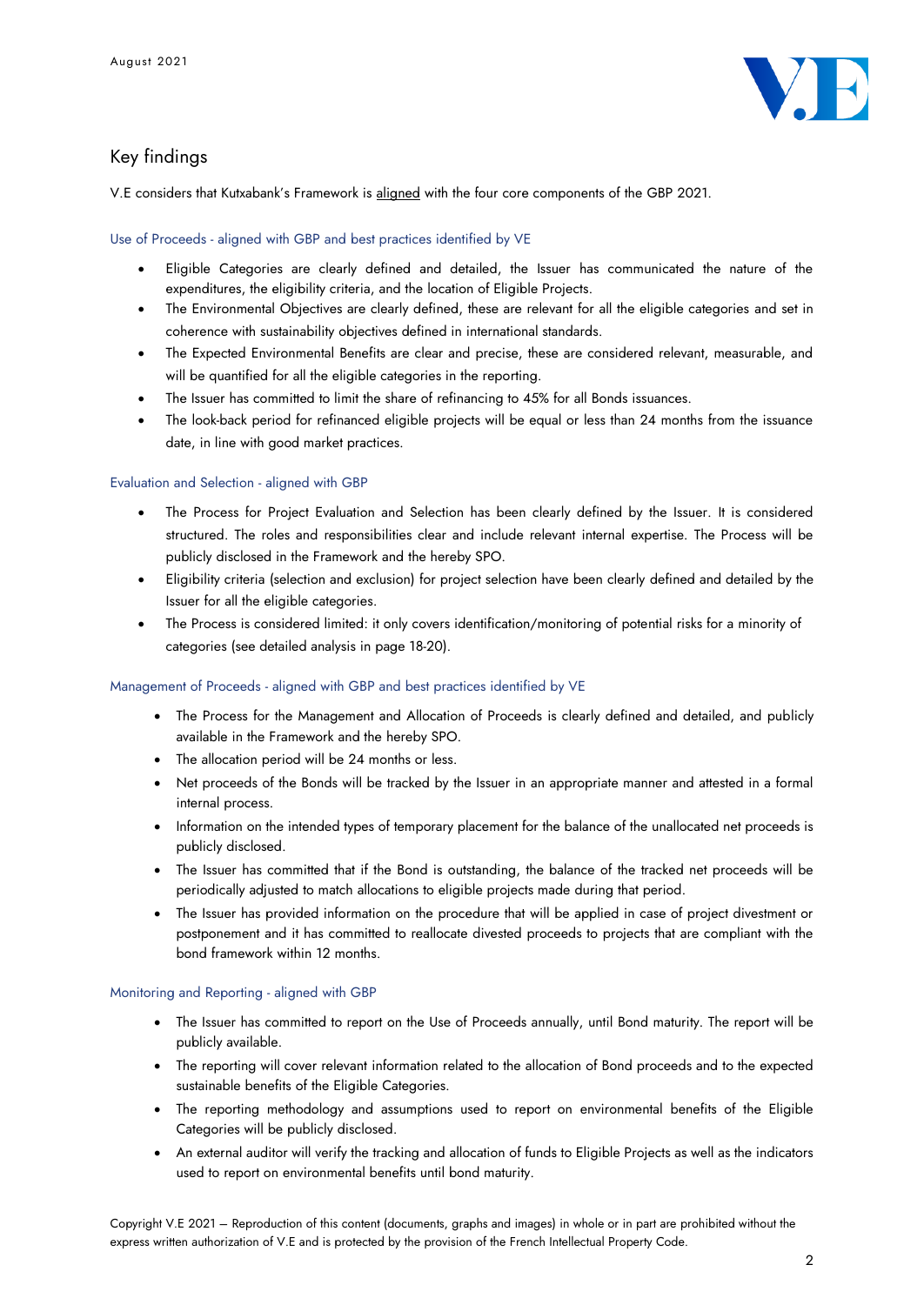

# **SCOPE**

V.E was commissioned to provide an independent opinion (thereafter "Second Party Opinion" or "SPO") on the sustainability credentials and management of the Green Bonds<sup>1</sup> (the "Bonds") to be issued by Kutxabank (the "Issuer") in compliance with the Green Bond Framework (the "Framework") created to govern their issuances.

Our opinion is established according to V.E's Environmental, Social and Governance ("ESG") exclusive assessment methodology and to the latest version of the ICMA's Green Bond Principles ("GBP") - edited in June 2021 - voluntary guidelines.

Our opinion is built on the review of the following components:

- Framework: we assessed the Framework, including the coherence between the Framework and the Issuer's environmental commitments, the Bond's potential contribution to sustainability and its alignment with the four core components of the GBP 2021.
- Issuer: we assessed the Issuer's ESG performance, its management of potential stakeholder related ESG controversies and its involvement in controversial activities<sup>2</sup> .

Our sources of information are multichannel, combining data (i) gathered from public sources, press content providers and stakeholders, (ii) from V.E's exclusive ESG rating database, and (iii) information provided from the Issuer, through documents.

We carried out our due diligence assessment from July 20<sup>th</sup>, 2021 to August 18<sup>th</sup>, 2021. We consider that we were provided with access to all the appropriate documents and interviewees we solicited. To this purpose we used our reasonable efforts to verify such data accuracy.

## Type of External Reviews supporting this Framework

| ⊠ | Pre-issuance Second Party Opinion            | Independent verification of impact reporting |
|---|----------------------------------------------|----------------------------------------------|
| ⊠ | Independent verification of funds allocation | Climate Bond Initiative Certification        |

## **Contact**

Sustainable Finance Team | [VEsustainablefinance@vigeo-eiris.com](mailto:VEsustainablefinance@vigeo-eiris.com)

<sup>1</sup> The "Green Bond" is to be considered as the bond to be potentially issued, subject to the discretion of the Issuer. The name "Green Bond" has been decided by the Issuer: it does not imply any opinion from V.E.

<sup>2</sup> The 17 controversial activities screened by V.E are: Alcohol, Animal welfare, Cannabis, Chemicals of concern, Civilian firearms, Coal, Fossil Fuels industry, Unconventional oil and gas, Gambling, Genetic engineering, Human embryonic stem cells, High interest rate lending, Military, Nuclear Power, Pornography, Reproductive Medicine and Tobacco.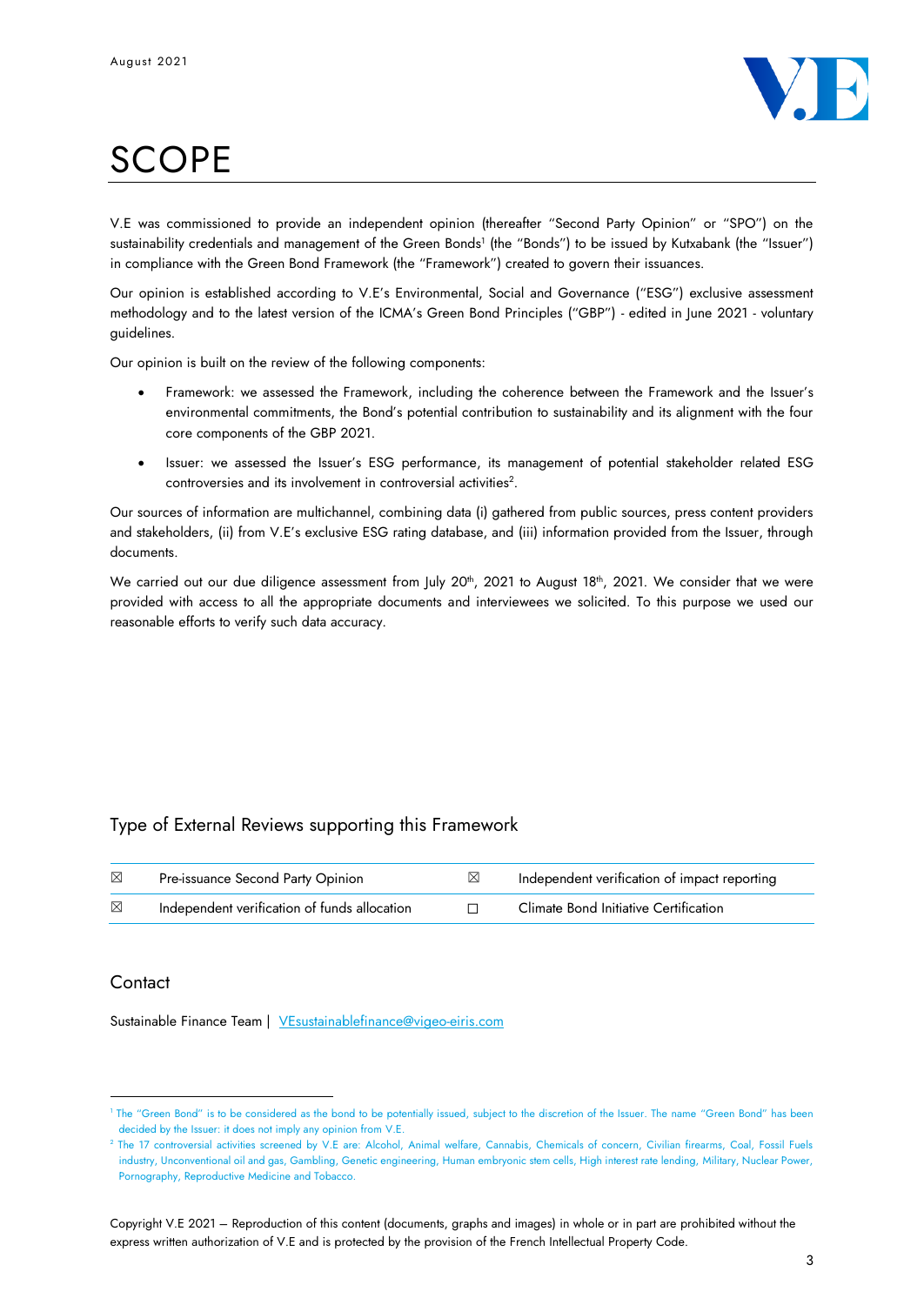

# **COHERENCE**



V.E considers that the contemplated Framework is coherent with Kutxabank's strategic sustainability priorities and sector issues and contributes to achieving the Issuer's sustainability commitments.

According to the United Nations Environment Programme Finance Initiative<sup>3</sup> (UNEP FI) the banking sector<sup>4</sup> plays a crucial role in promoting sustainable development. The sector can lead the way to a more sustainable economy by lending to economic activities that yield the best return from society's point of view and by guiding customers and stakeholders to manage social and environmental challenges and opportunities. As the global economy's largest sector by market capitalisation, banks have great potential to support society's transition to a low carbon and sustainable economy. Their action is key in the promotion of effective solutions for the development of sustainable finance products and services, and the minimisation of the negative impact of their investments and activities on environment, people, and society.

In addition, the OECD report "Financing Climate Futures"<sup>5</sup> states that around USD 6.3 trillion of infrastructure investment is needed each year to 2030 to meet development goals, increasing to USD 6.9 trillion a year to make this investment compatible with the goals of the Paris Agreement. The urgent need to address this gap presents a unique opportunity in the coming years to move the climate and development agendas forward and develop infrastructure systems that deliver better services while also achieving climate and development goals.

Kutxabank S.A. demonstrates its interest in sustainability through the integration of ESG aspects in its model business and relationship with its stakeholders. This is described in the company's Sustainability Policy, published on its website<sup>6</sup> and based on a series of sustainability-related references and recommendations of several organisms. Such guidelines will also serve as a guide in the processes that the Issuer is carrying out to continue consolidating its sustainable banking model. Among the references and internationally recognized documents used by the Issuer it is Sustainability Policy, the following stand out:

- The Sustainable Development Goals (SDGs) promoted by the Organization of the United Nations.
- The Paris Agreement and the European Union's Green Deal roadmap.
- The European Union's Sustainable Finance Plan.
- The recommendations of the European Banking Authority, the European Central Bank, Bank of Spain, the Network of Central Banks and Supervisors to the Greening of the Financial System, and those set by the Task Force on Climate-Related Financial Disclosures (TCFD) of the Financial Stability Board (FSB).

<sup>3</sup> UNEP FI websit[e https://www.unepfi.org/banking/banking/](https://www.unepfi.org/banking/banking/)

<sup>4</sup> The annual investment in low carbon energy and energy efficiency would need to increase by a factor of five by 2050. Therefore, the financial system needs a transformation to deliver the scale and quality of investment needed in order to increase financing from all sources (especially private sources such as long-term debt finance and the large pools of institutional investor capital), reduce the cost of capital, enable catalytic finance from development finance institutions (DFIs), and accelerate the greening of the financial system.

<sup>5</sup> OECD report "Financing Climate Futures-rethinking infrastructure" [https://www.oecd.org/environment/cc/climate-futures/policy-highlights-financing](https://www.oecd.org/environment/cc/climate-futures/policy-highlights-financing-climate-futures.pdf)[climate-futures.pdf](https://www.oecd.org/environment/cc/climate-futures/policy-highlights-financing-climate-futures.pdf)

<sup>&</sup>lt;sup>6</sup> Sustainability Policy websit[e https://www.kutxabank.com/cs/Satellite/kutxabank/en/responsabilidad\\_social\\_brempresarial/gestion\\_de\\_la\\_rse](https://www.kutxabank.com/cs/Satellite/kutxabank/en/responsabilidad_social_brempresarial/gestion_de_la_rse)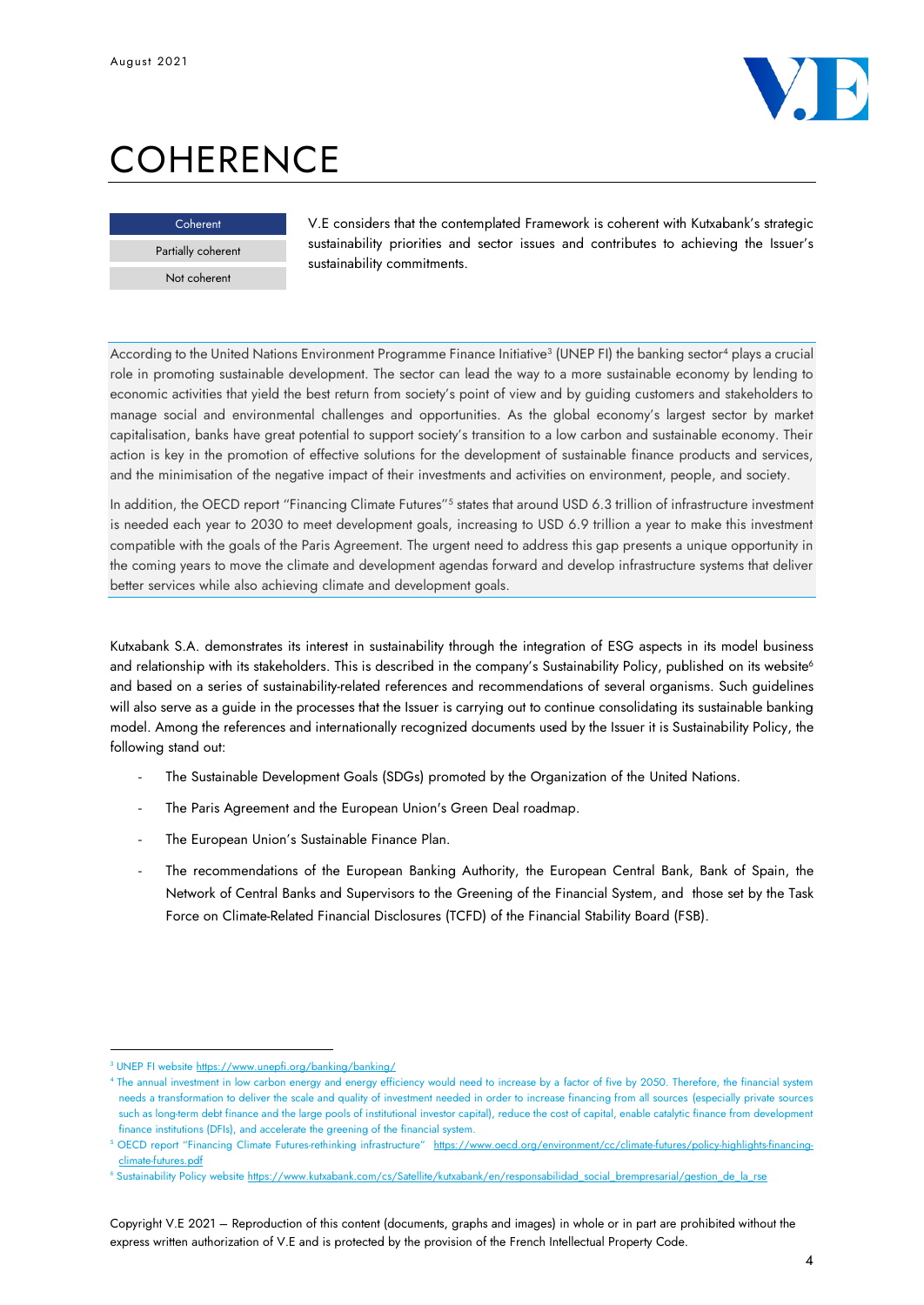

To support its commitment towards sustainability, Kutxabank has established a series of objectives namely:

- Advance in a sustainable business model, trying to maximize the positive economic, social, and environmental impact of both corporate and financial activities;
- Establish and develop long-term business relationships with customers and suppliers, based on proximity, transparency, and good practices;
- Adapt the supply of products and services to respond to the growing demand for increasingly sustainable business models and lifestyles;
- Advance in the incorporation of ESG aspects in its strategic decisions, especially in the risks and opportunities derived from climate change.

In its Environmental Policy, Kutxabank states that it has implemented measures towards the protection of the environment, the prevention of pollution and environmental degradation, integrating environmental considerations into business operations, and considering environmental risks in risk management processes.

In addition, the Issuer's CSR Plan includes the main strategic lines in terms of environmental management, among which the following stand out:

- Promote the implementation of energy efficiency measures;
- Promote the reduction of waste generated;
- Implement environmental variable in the purchase of products and outsourcing of services.

Lastly, the Issuer has disclosed in its 2020 Sustainability Report<sup>7</sup> that a total of EUR 1,718 million have been allocated to various sustainable projects related to the development of renewable energy generation initiatives and which objective is to contribute to the transition to a low-carbon economy. The Issuer owns a line of mortgage loans and consumer loans, which promote more efficient energy consumption. The company reports that, since January 1, 2020, all bank branches and all work centres of the Kutxabank Group are already supplied exclusively with green electricity, from a photovoltaic plant, which avoids generating per year more than 6 thousand tons of carbon dioxide.

<sup>&</sup>lt;sup>7</sup> Sustainability Report 2020 https://portal.kutxabank.es/kutxabank/memorias/2020/memoria\_RSE/es/1\_presentacion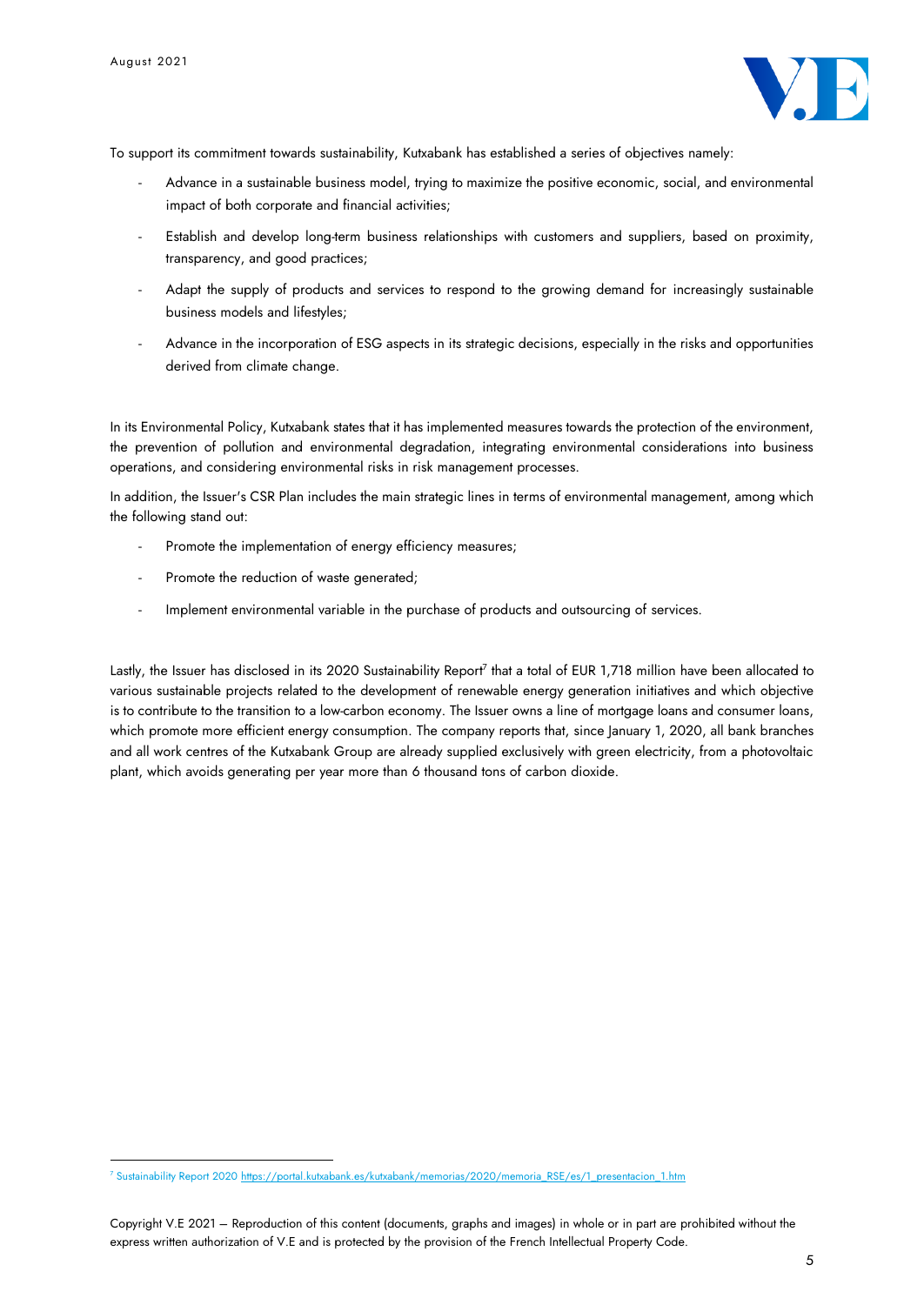

# FRAMEWORK

The Issuer has described the main characteristics of the Bonds within a formalized Green Bond Framework which covers the four core components of the GBP 2021 (the last updated version was provided to V.E on August 13<sup>th</sup>, 2021). The Issuer has committed to make this document publicly accessible on Kutxabank's website<sup>8</sup>, in line with good market practices.

## Alignment with the Green Bond Principles

## Use of Proceeds



The net proceeds of the Bonds will exclusively finance or refinance, in part or in full, new and/or existing loans, investment or projects falling under three Green Eligible Project Categories ("Eligible Categories"), as indicated in Table 1.

- Eligible Categories are clearly defined and detailed, the Issuer has communicated the nature of the expenditures, the eligibility criteria, and the location of Eligible Projects.
- The Environmental Objectives are clearly defined, these are relevant for all the eligible categories and set in coherence with sustainability objectives defined in international standards.
- The Expected Environmental Benefits are clear and precise, these are considered relevant, measurable, and will be quantified for all the eligible categories in the reporting.
- The Issuer has committed to limit the share of refinancing to 45% for all Bonds issuances.
- The look-back period for refinanced eligible projects will be equal or less than 24 months from the issuance date, in line with good market practices.

### BEST PRACTICES

- $\Rightarrow$  The definition and eligibility criteria (selection and exclusion) are clear and in line with international standards for all categories.
- $\Rightarrow$  Relevant environmental benefits are identified and measurable for all project categories.
- $\Rightarrow$  The Issuer has committed to limit the share of refinancing to 45%.
- $\Rightarrow$  The look-back period for refinanced projects is equal or less than 24 months, in line with good market practices.

<sup>&</sup>lt;sup>8</sup> Kutxabank website https://portal.kutxabank.es/cs/Satellite/kb/en/private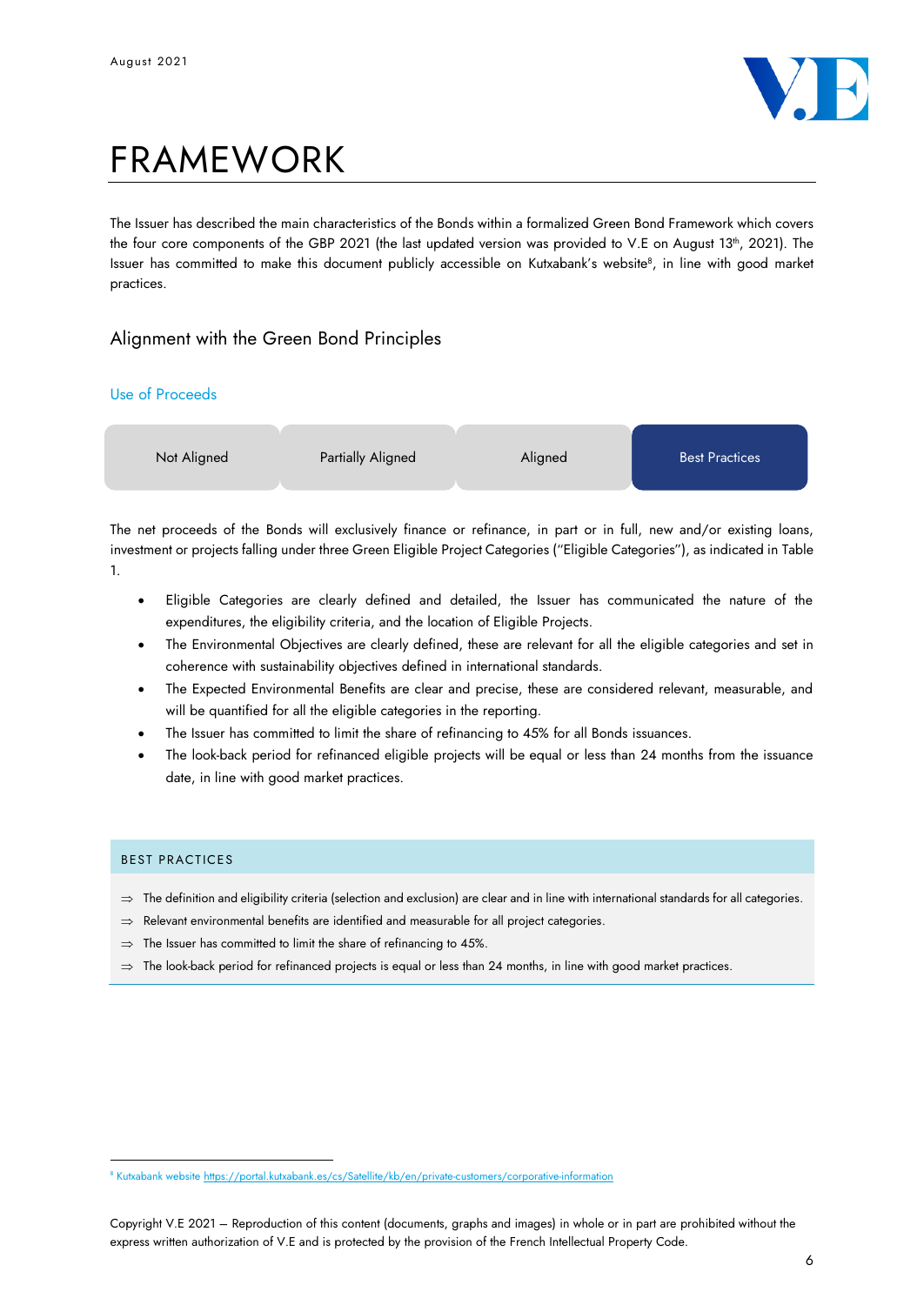

Table 1. V.E' analysis of Eligible Categories, Sustainability Objectives and Expected Benefits as presented in the Issuer's Framework.

- Nature of expenditures: Eligible green projects/loans/investments, reported on the Kutxabank balance sheet.
- Location of Eligible Projects: Spain and Basque Country.

| <b>ELIGIBLE</b><br><b>CATEGORIES</b> | ELIGIBLE SUB-CATEGORIES & DESCRIPTION                                                                                                                                                                                                                                                                                                                                                                                                                                                                                                                                                                                                                                                                                                                                                                                                                                                                                                                                                                                                                                                                                                                                                                                                                                                                                                                                                                                                                                                                                                                                                                           | <b>SUSTAINABILITY</b><br><b>OBJECTIVES AND</b><br><b>BENEFITS</b>                                                      | V.E'S ANALYSIS                                                                                                                                                                                                                                                                                                                                                                                                                                                                                                                                                 |
|--------------------------------------|-----------------------------------------------------------------------------------------------------------------------------------------------------------------------------------------------------------------------------------------------------------------------------------------------------------------------------------------------------------------------------------------------------------------------------------------------------------------------------------------------------------------------------------------------------------------------------------------------------------------------------------------------------------------------------------------------------------------------------------------------------------------------------------------------------------------------------------------------------------------------------------------------------------------------------------------------------------------------------------------------------------------------------------------------------------------------------------------------------------------------------------------------------------------------------------------------------------------------------------------------------------------------------------------------------------------------------------------------------------------------------------------------------------------------------------------------------------------------------------------------------------------------------------------------------------------------------------------------------------------|------------------------------------------------------------------------------------------------------------------------|----------------------------------------------------------------------------------------------------------------------------------------------------------------------------------------------------------------------------------------------------------------------------------------------------------------------------------------------------------------------------------------------------------------------------------------------------------------------------------------------------------------------------------------------------------------|
| Renewable Energy                     | Green eligible projects that support the electricity generation from the following<br>technologies: solar, wind, hydro, geothermal, hydrogen and bioenergy. It is included<br>the acquisition, construction, operation, maintenance or repowering of facilities.<br>The technical screening criteria are:<br>For solar, wind, hydro and geothermal energy: Facilities operating with life<br>cycle emissions below 100gCO <sub>2</sub> e/kWh are eligible.<br>Hydroelectric power shall include installations with a power density greater<br>than $5 W/m^2$ .<br>Manufacture of hydrogen with life cycle GHG emissions lower than<br>3tCO2e/tH2 is eligible.<br>For bioenergy projects: Facilities operating above 80% of GHG emissions-<br>reduction in relation to the relative fossil fuel comparator set out in RED II<br>increasing to 100% by 2050. Bioenergy can include high-efficiency biomass<br>cogeneration, for which feedstock are limited to sources that do not deplete<br>existing terrestrial carbon stocks or compete with food production.<br>Development, construction, equipment, operation, and maintenance of new or<br>additional Energy Transmission and Distribution networks (electricity only) from<br>renewable sources, with average emissions intensity of the network under 100<br>gCO <sub>2</sub> e/kWh or more than 67% of newly enabled generation capacity in the system is<br>below the generation threshold value of 100 gCO <sub>2</sub> e/kWh measured on a life cycle basis<br>in accordance with electricity generation criteria, over a rolling five-year period. | Climate change mitigation<br>Increase the share of renewable<br>energy in the energy mix<br>Avoidance of GHG emissions | The Eligible Category is clearly defined. The Issuer<br>has communicated the nature of the expenditures, the<br>eligibility criteria, and the location of Eligible Projects.<br>The Environmental Objective is clearly defined, it is<br>relevant for the eligible category and set in coherence<br>with sustainability objectives defined in international<br>standards.<br>The Expected Environmental Benefits are clear and<br>precise, these are considered relevant, measurable,<br>and will be quantified for the eligible category in the<br>reporting. |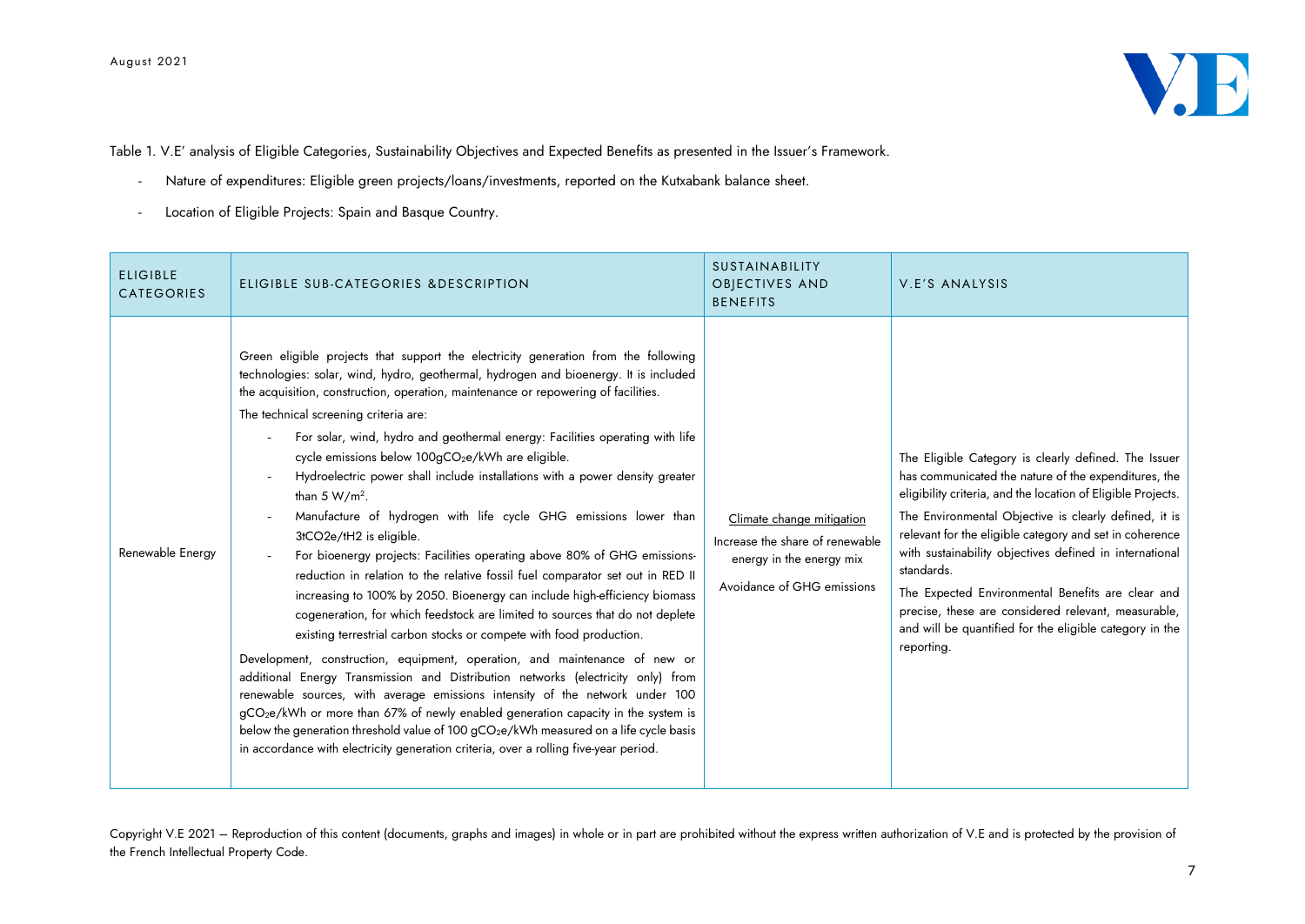

| <b>ELIGIBLE</b><br><b>CATEGORIES</b> | ELIGIBLE SUB-CATEGORIES & DESCRIPTION                                                                                                                                                                                                                                                                                                                                                                                                                                                                                                                                                                                                                                                                                                                                                                                                                                                                                                                                                                                                          | SUSTAINABILITY<br>OBJECTIVES AND<br><b>BENEFITS</b>                       | V.E'S ANALYSIS                                                                                                                                                                                                                                                                                                                                                                                                                                                                                                                                                 |
|--------------------------------------|------------------------------------------------------------------------------------------------------------------------------------------------------------------------------------------------------------------------------------------------------------------------------------------------------------------------------------------------------------------------------------------------------------------------------------------------------------------------------------------------------------------------------------------------------------------------------------------------------------------------------------------------------------------------------------------------------------------------------------------------------------------------------------------------------------------------------------------------------------------------------------------------------------------------------------------------------------------------------------------------------------------------------------------------|---------------------------------------------------------------------------|----------------------------------------------------------------------------------------------------------------------------------------------------------------------------------------------------------------------------------------------------------------------------------------------------------------------------------------------------------------------------------------------------------------------------------------------------------------------------------------------------------------------------------------------------------------|
| Clean<br>Transportation              | Green eligible projects aimed to promote low carbon vehicles and railway infrastructure<br>Rolling stock and infrastructure for electrified transportation systems, for<br>public mass transportation and for freight transportation (electric<br>transportation such as trains, subways, and trams).<br>Fleet of vehicles, (including passenger cars, light commercial vehicles, and<br>large vehicles) emitting less than 50gCO <sub>2</sub> /km until 2025 and 0gCO <sub>2</sub> /km by<br>2026 onwards.<br>Construction and operation of electronic vehicle (EV) charging stations and<br>supporting electric infrastructure for the electrification of transport.                                                                                                                                                                                                                                                                                                                                                                         | Climate change mitigation<br>Avoidance of GHG emissions                   | The Eligible Category is clearly defined. The Issuer<br>has communicated the nature of the expenditures, the<br>eligibility criteria, and the location of Eligible Projects.<br>The Environmental Objective is clearly defined, it is<br>relevant for the eligible category and set in coherence<br>with sustainability objectives defined in international<br>standards.<br>The Expected Environmental Benefit is clear and<br>precise, it is considered relevant, measurable, and<br>will be quantified for the eligible category in the<br>reporting.       |
| Green Buildings                      | Green eligible projects to promote the acquisition, development and construction of<br>buildings and renovation projects on existing buildings:<br>Residential: loans or mortgages to finance the acquisition of homes built<br>before 31 December 2020 with an EPC (Energy Performance Certificate)<br>equal to label A and/or belonging to the top 15% most efficient buildings in<br>a determined area.<br>Loans or mortgages to finance the acquisition, developments and/or<br>construction of homes built after 31 December 2020 with the Primary Energy<br>Demand (PED) at least 10% <sup>9</sup> lower than the threshold set for the nearly zero-<br>energy building (NZEB) <sup>10</sup> requirements in national measures implementing<br>Directive 2010/31/EU of the European Parliament and of the Council. The<br>energy performance is certified using an Energy Performance Certificate<br>$(EPC)$ .<br>Loans or investments for refurbished (residential) buildings with an energy<br>efficiency improvement of at least 30%. | Climate change mitigation<br>Energy savings<br>Avoidance of GHG emissions | The Eligible Category is clearly defined. The Issuer<br>has communicated the nature of the expenditures, the<br>eligibility criteria, and the location of Eligible Projects.<br>The Environmental Objective is clearly defined, it is<br>relevant for the eligible category and set in coherence<br>with sustainability objectives defined in international<br>standards.<br>The Expected Environmental Benefits are clear and<br>precise, these are considered relevant, measurable,<br>and will be quantified for the eligible category in the<br>reporting. |

 $^{\circ}$  In accordance with the EU Taxonomy recommendation, the net primary energy demand of new constructions (built as of the 1st of January 2021) must be at least 10% lower than the primary energy demand. <sup>10</sup> NZEB definition depends from National Regulation

Copyright V.E 2021 – Reproduction of this content (documents, graphs and images) in whole or in part are prohibited without the express written authorization of V.E and is protected by the provision of the French Intellectual Property Code.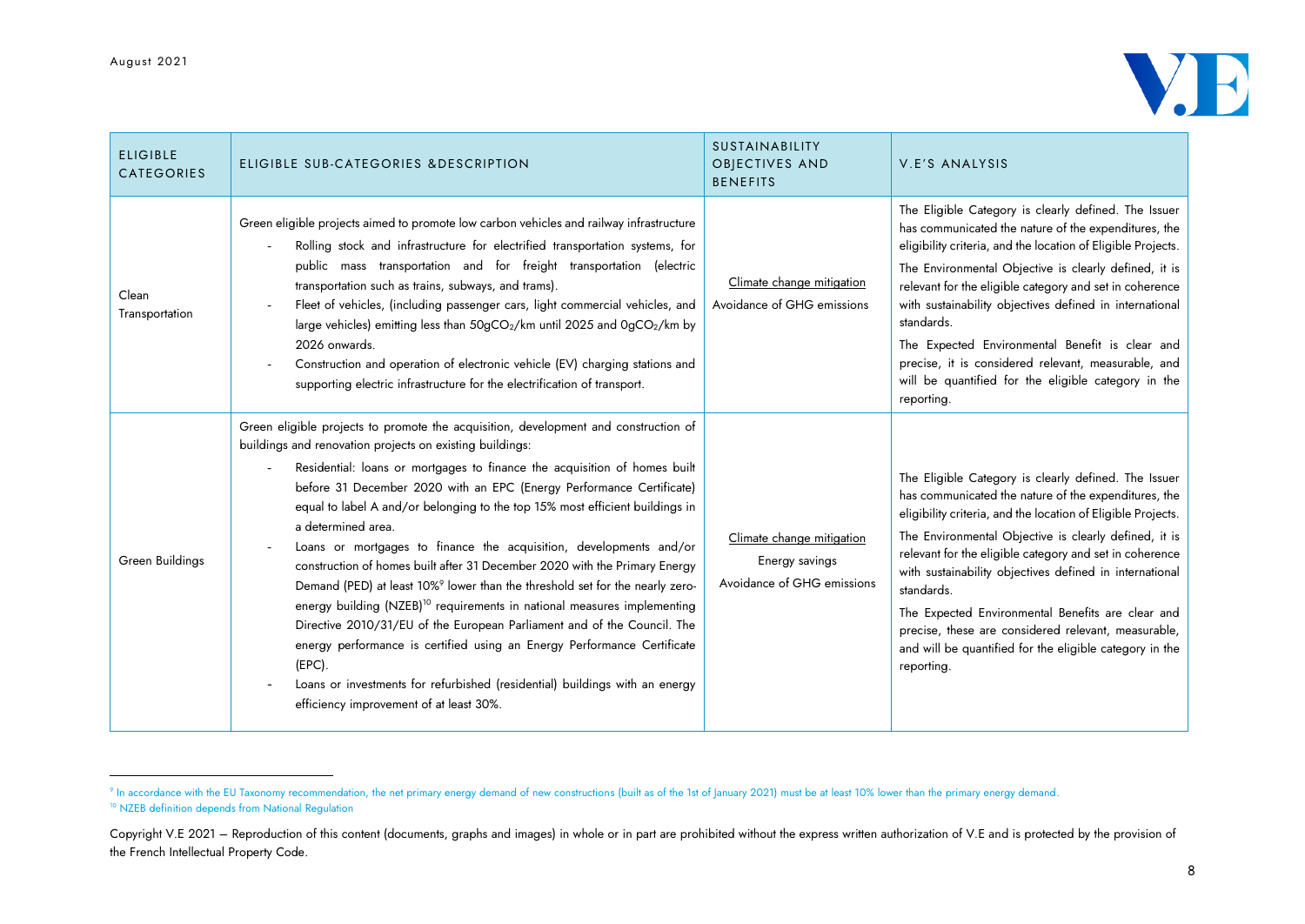

### SDG Contribution

The Eligible Categories are likely to contribute to three of the United Nations' Sustainable Development Goals ("SDGs"), namely:

| <b>ELIGIBLE CATEGORY</b> | <b>SDG</b>                                   | <b>SDG TARGETS</b>                                                                                                                                                                                                                                                                                                  |
|--------------------------|----------------------------------------------|---------------------------------------------------------------------------------------------------------------------------------------------------------------------------------------------------------------------------------------------------------------------------------------------------------------------|
|                          | <b>AFFORDABLE AND</b><br><b>CLEAN ENERGY</b> | 7.2 By 2030, increase substantially the share of renewable energy in the<br>global energy mix.                                                                                                                                                                                                                      |
| Renewable Energy         | <b>CLIMATE</b><br>ACTION<br>13               | The assets are likely to contribute to SDG 13 which consists in adopting urgent<br>measures to combat climate change and its effects.                                                                                                                                                                               |
|                          | <b>SUSTAINABLE CITIES</b>                    | 11.2 By 2030, provide access to safe, affordable, accessible and sustainable<br>transport systems for all, improving road safety, notably by expanding public<br>transport, with special attention to the needs of those in vulnerable situations,<br>women, children, persons with disabilities and older persons. |
| Clean Transportation     |                                              | 11.6 By 2030, reduce the adverse per capita environmental impact of cities,<br>including by paying special attention to air quality and municipal and other.                                                                                                                                                        |
|                          | 13 GLIMATE                                   | The Assets are likely to contribute to SDG 13 which consists in adopting<br>urgent measures to combat climate change and its effects.                                                                                                                                                                               |
|                          | <b>AFFORDABLE AND</b><br><b>CLEAN ENERGY</b> | 7.3 By 2030, double the global rate of improvement in energy efficiency                                                                                                                                                                                                                                             |
| Green Buildings          |                                              | 11.3. By 2030, enhance inclusive and sustainable urbanization and capacity<br>for participatory, integrated, and sustainable human settlement planning and<br>management in all countries.                                                                                                                          |
|                          | <b>CLIMATE</b><br><b>ACTION</b>              | The Assets are likely to contribute to SDG 13 which consists in adopting<br>urgent measures to combat climate change and its effects.                                                                                                                                                                               |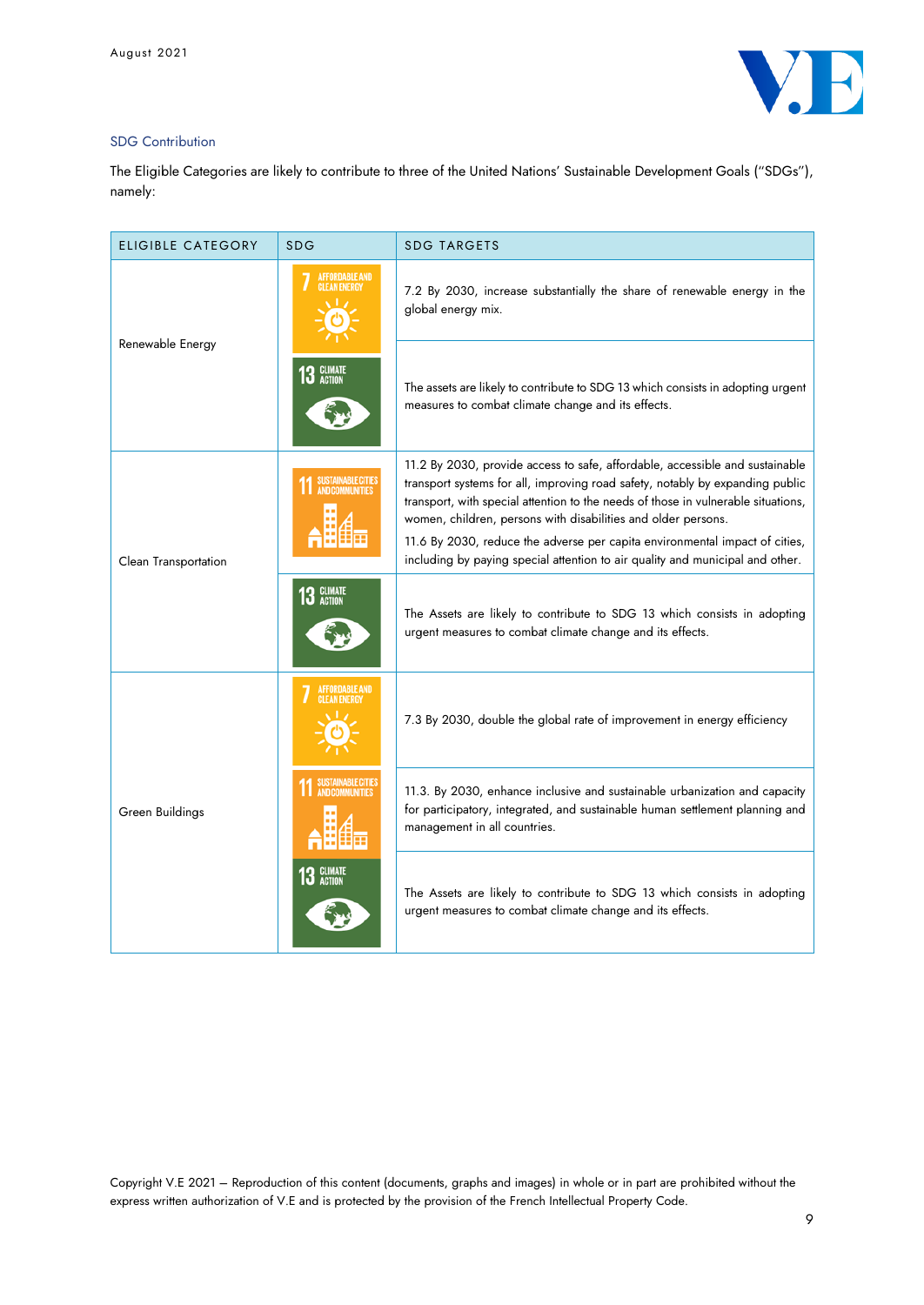

## Evaluation and Selection of Eligible Categories

| Not Aligned               | <b>Partially Aligned</b> |                                                                                                                 | <b>Best Practices</b>        |  |
|---------------------------|--------------------------|-----------------------------------------------------------------------------------------------------------------|------------------------------|--|
| $-1$<br>$\cdot$<br>$\sim$ |                          | the contract of the contract of the contract of the contract of the contract of the contract of the contract of | $\sim$<br>$\sim$ $\sim$<br>. |  |

- The Process for Project Evaluation and Selection has been clearly defined by the Issuer. It is considered structured. The roles and responsibilities clear and include relevant internal expertise. The Process will be publicly disclosed in the Framework and the hereby SPO.
- Eligibility criteria (selection and exclusion) for project selection have been clearly defined and detailed by the Issuer for all the eligible categories.
- The Process is considered limited: it only covers identification/monitoring of potential risks for a minority of categories (see detailed analysis in page 18-20).

#### Process for Project Evaluation and Selection

- For the purpose of the Bonds, a Green Bond Committee (the "Committee") has been created. This Committee is composed of representatives of:
	- Financial Management (Chairman)
	- **ESG Management Team**
	- Global Risk Control Risk
	- IT Systems
	- **Treasury Department**
	- Funding Team (Secretary)
- The Committee is responsible for:
	- Consulting representatives from other areas of the company, categorise and recommend eligible projects. Moreover, the Committee will request specific expertise to other areas of the company if necessary;
	- Reviewing and determining if all proposed eligible projects comply with the Framework as well as approve and/or review the allocation of the proceeds;
	- Replacing an eligible project if it no longer meets the eligibility criteria or if it has matured;
	- Upgrading Kutxabank's Green Bond Framework;
	- Monitoring the management of proceeds and approving the Green Bond Reporting.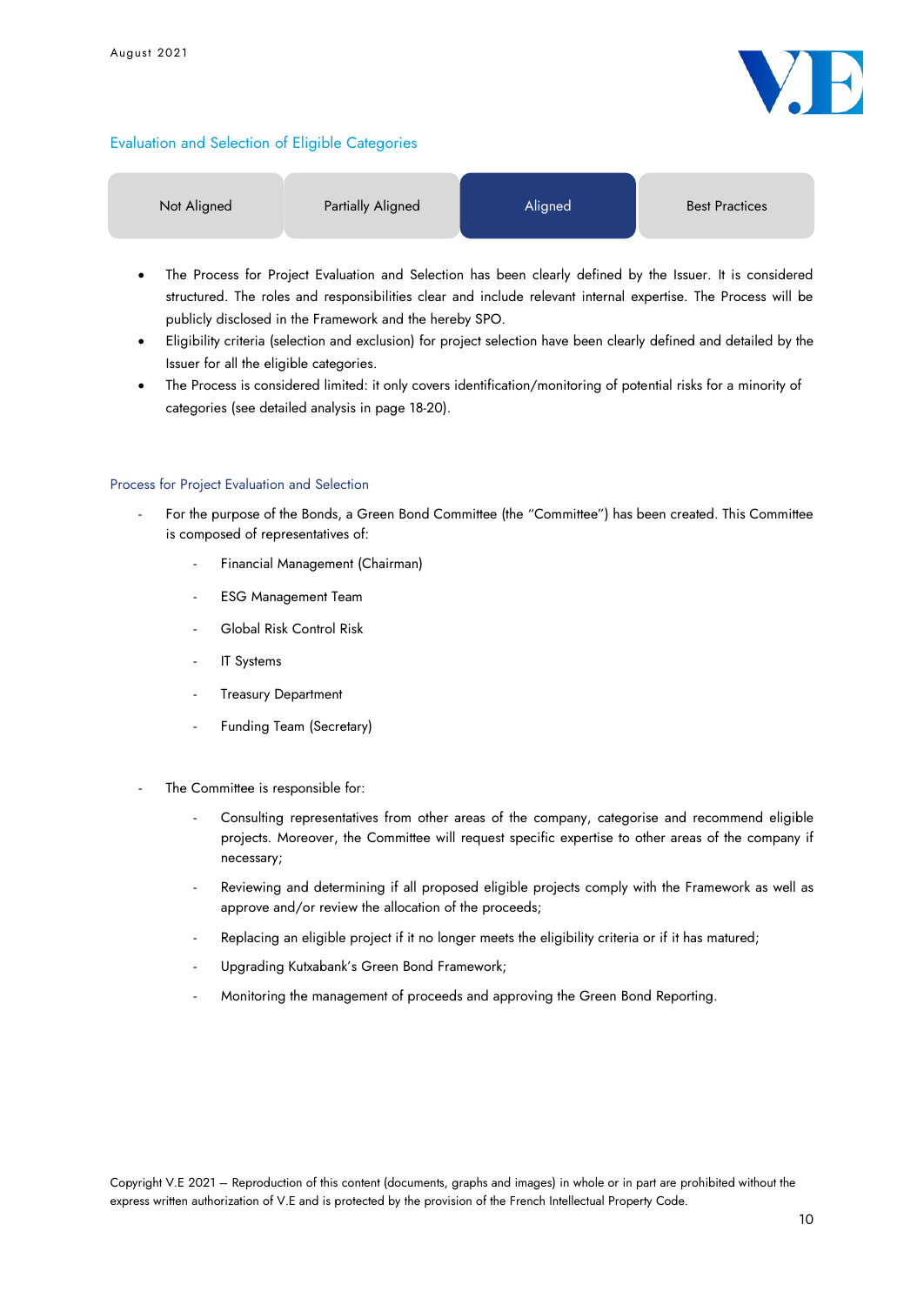

- The traceability and verification of the selection and evaluation of the projects is ensured throughout the process:
	- The Issuer reports that it will monitor the continued compliance of selected projects with the selection and exclusion criteria throughout the life of the Bond, at least quarterly. In case a project is no longer eligible, the Issuer commits to replace it with a new eligible project within 12 months.
	- The Issuer reports that it will monitor potential ESG controversies associated with the projects throughout the life of the Bond, at least quarterly. Before each meeting, the secretary of the Committee will gather relevant information from the Bank's Control areas on potential ESG controversies related to the eligible projects and will inform the committee on the status of such controversies. If required, the loan manager of the specific asset under evaluation will be contacted to provided further information. The Committee will decide whether the asset should be replaced by a new one.
	- The Green Bond Committee will meet at least quarterly, and meetings will be recorded in meeting minutes. Moreover, the Issuer reports in internal documentation that there will be inventories of asset portfolios in three different stages: the preliminary data extraction, the eligible portfolio for proposal purposes and final portfolio subject to approval.

#### Eligibility Criteria

The process relies on explicit eligibility criteria (selection and exclusion), relevant to the environmental objectives defined for the Eligible Categories.

- The selection criteria are based on definitions in Eligible Categories defined Table 1 in the Use of Proceeds section.
- The Issuer has committed to exclude loans, investment or projects involved in the following activities: exploration, research and exploitation of fossil fuels, nuclear power generation, alcohol, weapons, tobacco, gambling, or mining industries.
- The exclusion criteria are considered relevant and exhaustive as they cover the main topics in terms of environmental and social responsibility, in line with good market practices.

#### BEST PRACTICES

- $\Rightarrow$  Eligibility criteria (selection and exclusion) for project selection are clearly defined and detailed for all the project categories.
- $\Rightarrow$  The Issuer reports that it will monitor compliance of selected projects with eligibility and exclusion criteria specified in the Framework throughout the life of the Bonds and has provided details on content, frequency, duration and on procedure adopted in case of non-compliance.
- $\Rightarrow$  The Issuer reports that it will monitor potential ESG controversies associated with the projects throughout the life of the Bonds and has provided details on frequency, content, and procedures in case a controversy is found on a project.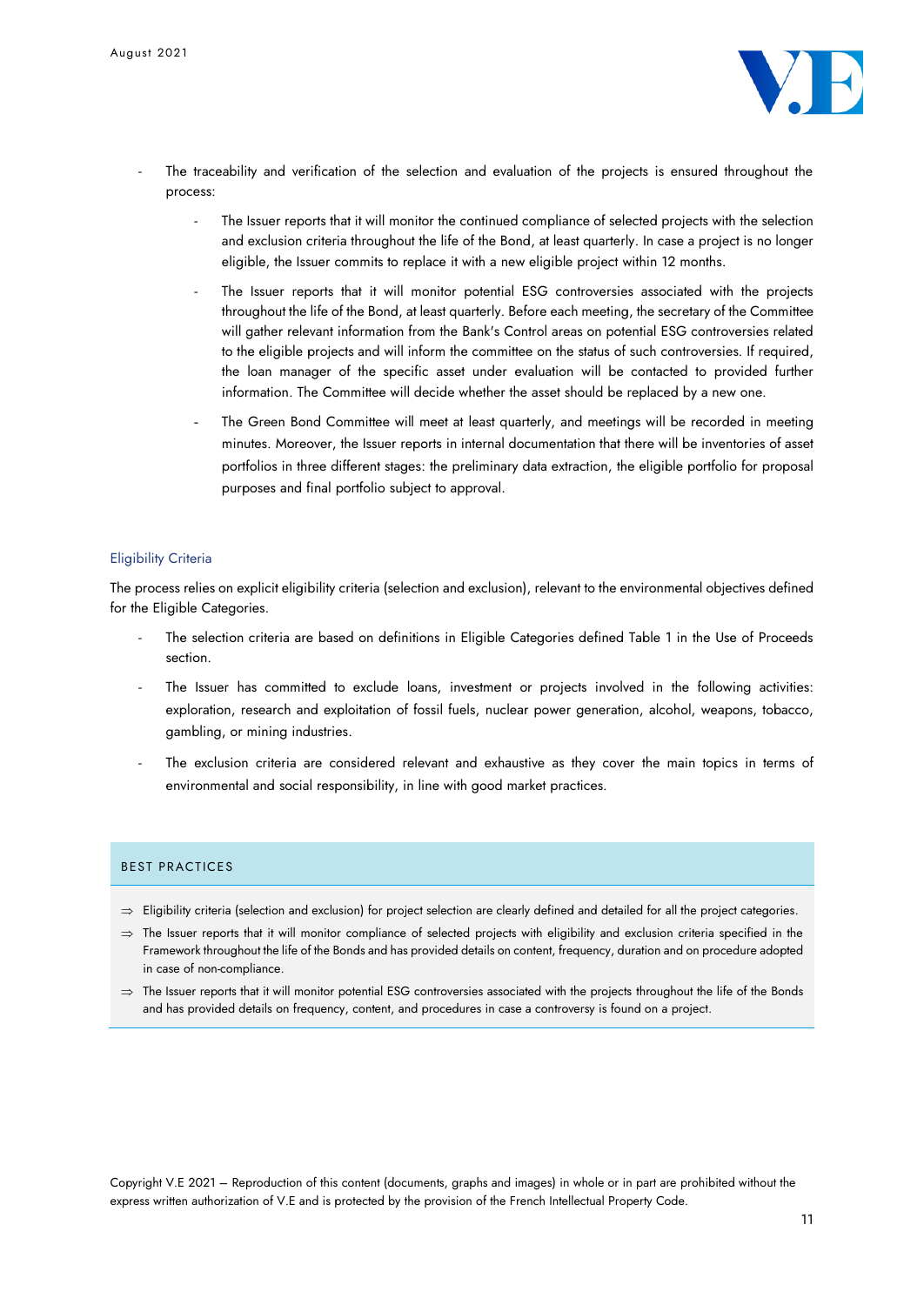### Management of Proceeds



Not Aligned **Partially Aligned** Aligned **Aligned** Best Practices

- The Process for the Management and Allocation of Proceeds is clearly defined and detailed, and publicly available in the Framework and the hereby SPO.
- The allocation period will be 24 months or less.
- Net proceeds of the Bonds will be tracked by the Issuer in an appropriate manner and attested in a formal internal process.
- Information on the intended types of temporary placement for the balance of the unallocated net proceeds is publicly disclosed.
- The Issuer has committed that if the Bond is outstanding, the balance of the tracked net proceeds will be periodically adjusted to match allocations to eligible projects made during that period.
- The Issuer has provided information on the procedure that will be applied in case of project divestment or postponement and it has committed to reallocate divested proceeds to projects that are compliant with the bond framework within 12 months.

#### Management Process

- The net proceeds of the Bonds will be credited to the Issuer's general treasury and will be managed in cash using its internal IT system. Kutxabank will establish a Green Bond Register which will include relevant information regarding the financial characteristics of the bonds, details on the Eligible Projects, total portfolio amount and any other necessary information. The Issuer declares that the Green Bond Register will be reviewed by the Committee at least on a quarterly basis.
- In case the Eligible Projects portfolio is smaller than the Bonds' net proceeds outstanding, Kutxabank has committed to fill the gap and load the Eligible Project Portfolio with new Projects or existing unallocated Projects, as soon as possible.
- The unallocated proceeds will be held within Kutxabank's treasury in accordance with its investment guidelines in its treasury liquidity portfolio in cash, deposits, or money market instruments.

#### BEST PRACTICES

- $\Rightarrow$  The allocation period is 24 months or less.
- $\Rightarrow$  The Issuer has committed not to invest temporarily unallocated net proceeds in GHG intensive activities or controversial activities.
- $\Rightarrow$  The Issuer has provided information on the procedure that will be applied in case of project divestment or postponement and it has committed to reallocate divested proceeds to projects that are compliant with the bond framework within 12 months.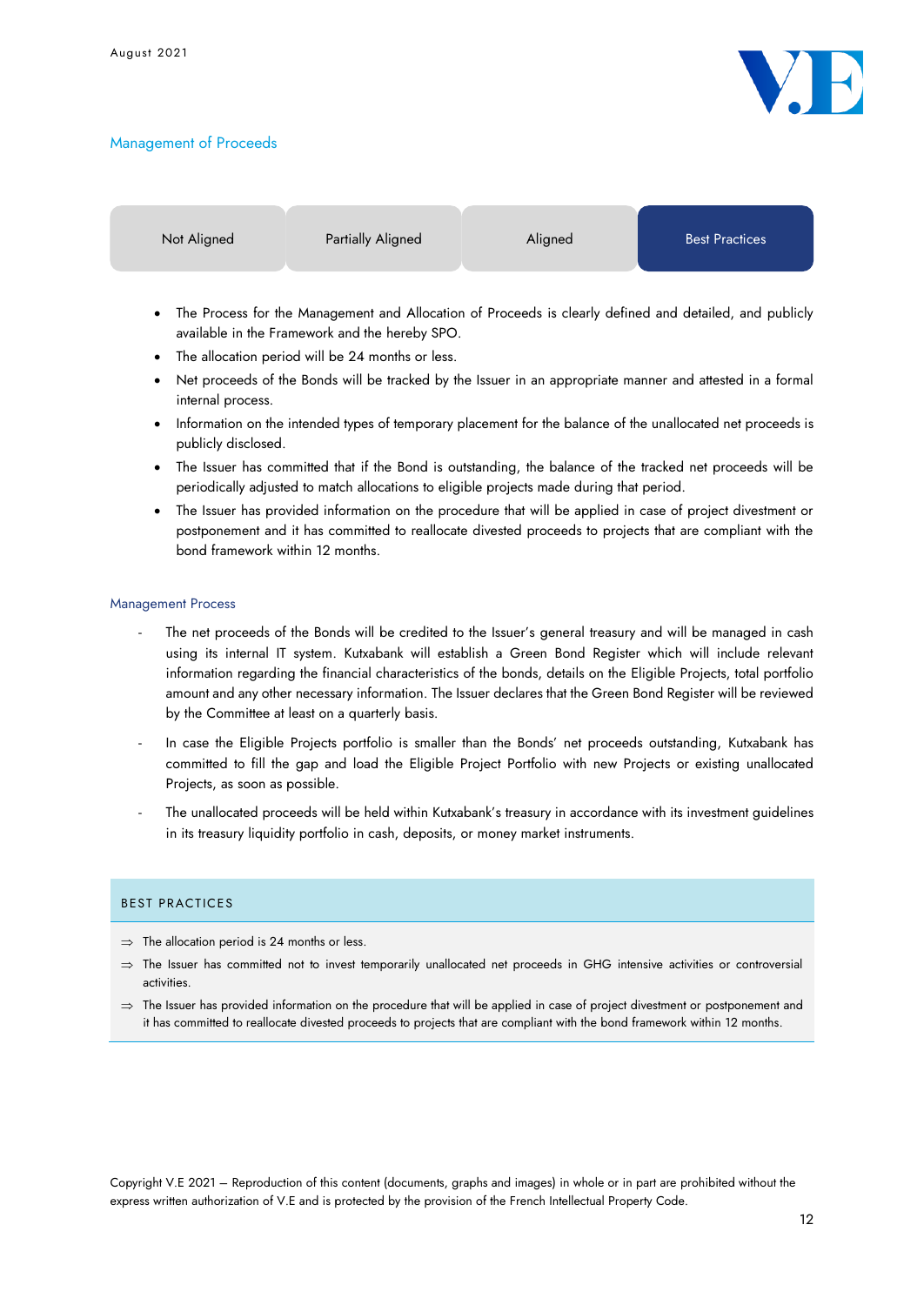

## Monitoring & Reporting

| Not Aligned | Partially Aligned                                                                                          | Aligned | <b>Best Practices</b> |
|-------------|------------------------------------------------------------------------------------------------------------|---------|-----------------------|
|             | $\sim$ . The tracedimensional measurements the of December and the anti-Deciment Deciments Theorem and the |         |                       |

- The Issuer has committed to report on the Use of Proceeds annually, until Bond maturity. The report will be publicly available.
- The reporting will cover relevant information related to the allocation of Bond proceeds and to the expected sustainable benefits of the Eligible Categories.
- The reporting methodology and assumptions used to report on environmental benefits of the Eligible Categories will be publicly disclosed.
- An external auditor will verify the tracking and allocation of funds to Eligible Projects as well as the indicators used to report on environmental benefits until bond maturity.

#### Indicators

The Issuer has committed to transparently communicate at Eligible Category level, on:

- Allocation of proceeds: The indicators selected by the Issuer to report on the allocation of proceeds cover all relevant information.

### REPORTING INDICATORS

- $\Rightarrow$  Amount of the Green Bond net proceeds
- $\Rightarrow$  Percentage of proceeds allocated for financing and refinancing
- $\Rightarrow$  The balance of unallocated proceeds at the reporting end-period (if any)
- $\Rightarrow$  The percentage of co-financing (if any)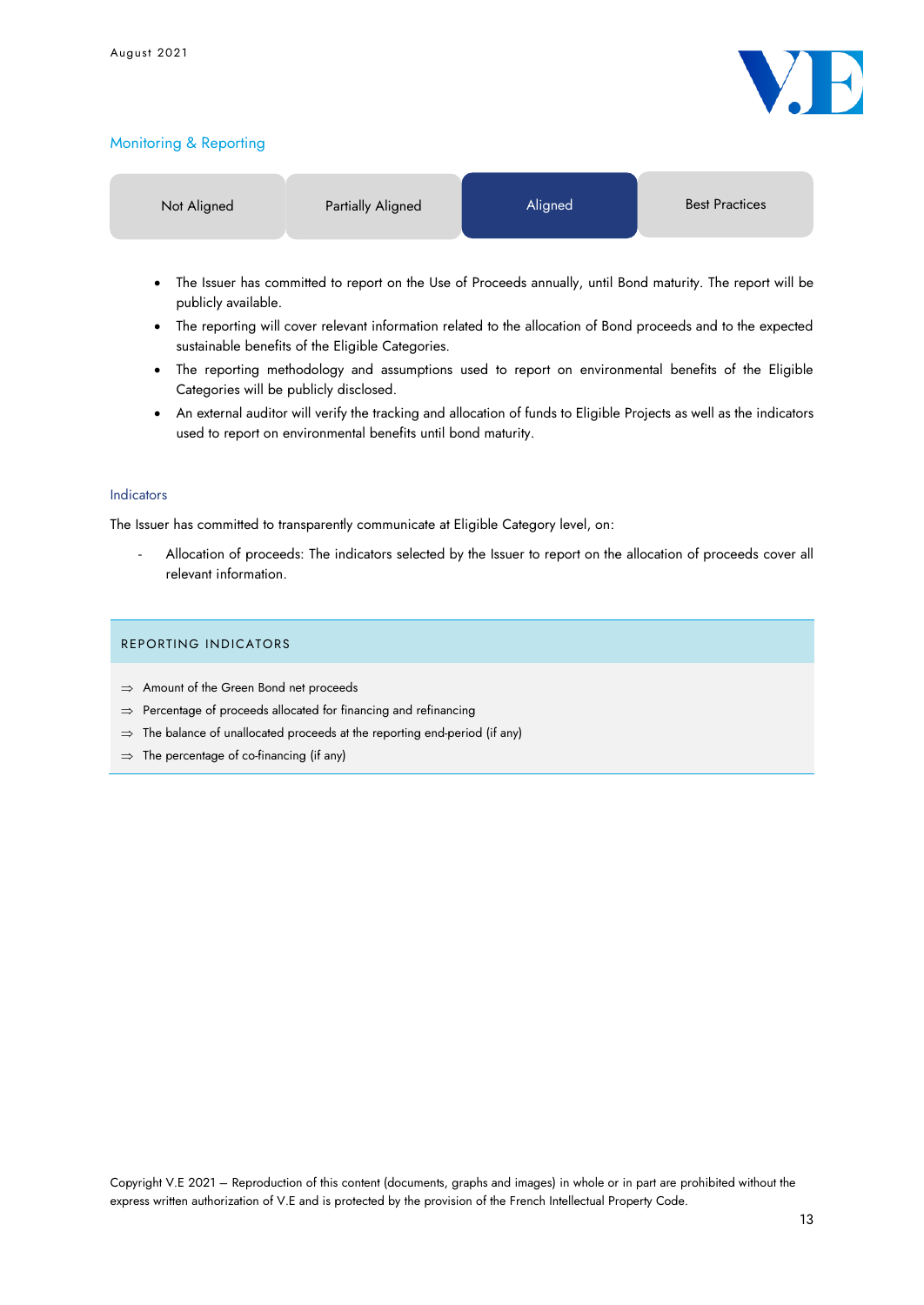

- Environmental benefits: The indicators selected by the Issuer to report on the environmental benefits are clear, relevant, and exhaustive.

| <b>ELIGIBLE</b>      | <b>ENVIRONMENTAL BENEFITS INDICATORS</b>                                                                                                     |                                                                                                                                                                                                  |  |  |
|----------------------|----------------------------------------------------------------------------------------------------------------------------------------------|--------------------------------------------------------------------------------------------------------------------------------------------------------------------------------------------------|--|--|
| <b>CATEGORIES</b>    | <b>OUTPUTS AND OUTCOMES</b>                                                                                                                  | <b>IMPACT INDICATORS</b>                                                                                                                                                                         |  |  |
| Renewable Energy     | Expected installed capacity of renewable<br>$\overline{\phantom{a}}$<br>energy (MWh)                                                         | <b>GHG</b><br>Estimated<br>annual<br>emissions<br>avoided/reduced in tonnes of CO2eq                                                                                                             |  |  |
| Green Buildings      |                                                                                                                                              | <b>GHG</b><br>Estimated<br>annual<br>emissions<br>avoided/reduced in tonnes of CO2eq<br>Reduction in annual energy consumption after<br>$\sim$<br>renovation (%)<br>Annual energy savings in MWh |  |  |
| Clean Transportation | Number of electric vehicles financed<br>Kilometres of track electrified, kilometres<br>$\overline{\phantom{a}}$<br>of track built or renewed | <b>GHG</b><br><b>Estimated</b><br>annual<br>emissions<br>avoided/reduced in tonnes of CO2eq                                                                                                      |  |  |

### BEST PRACTICES

- $\Rightarrow$  The Issuer will report on the Use of Proceeds until bond maturity.
- $\Rightarrow$  The issuer report will be publicly available and until bond maturity.
- $\Rightarrow$  The indicators selected by the Issuer are clear and relevant and cover all expected benefits associated with the Eligible Categories.
- $\Rightarrow$  The reporting methodology and assumptions used to report on environmental benefits of the Eligible categories will be disclosed publicly.
- $\Rightarrow$  Environmental benefits and impacts will be externally verified until bond maturity.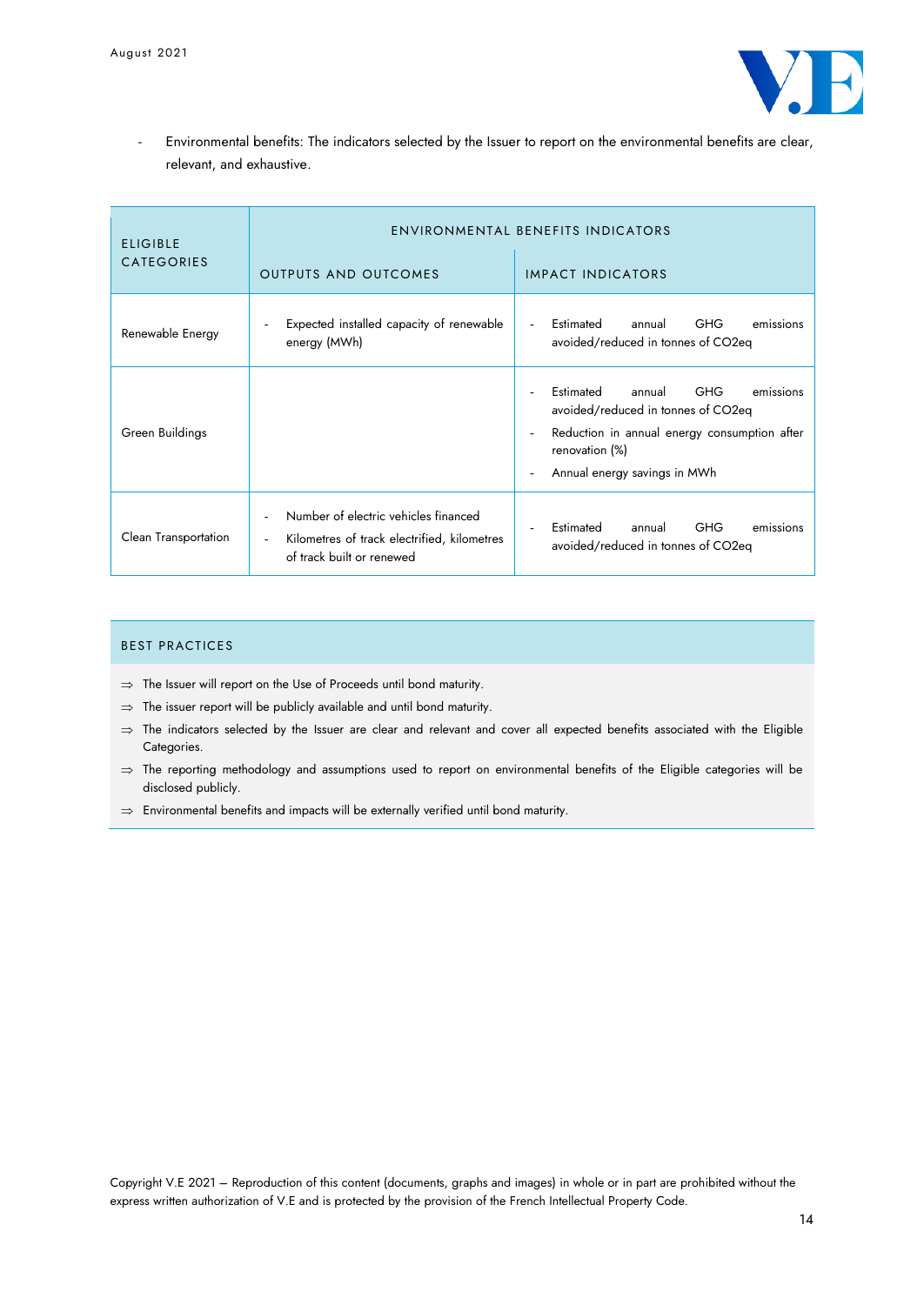

## Contribution to sustainability

## Expected Impacts

The potential positive impact of the eligible projects on environmental objectives is considered to be advanced.

| <b>ELIGIBLE</b><br><b>CATEGORY</b> | <b>EXPECTED</b><br><b>IMPACT</b> | ANALYSIS                                                                                                                                                                                                                                                                                                                                                                                                                                                                                                                                                                                                                                                                                                                                                                                                                                                                                                                                                                                                                                                                                                                                                                                                                                                                                                                                |
|------------------------------------|----------------------------------|-----------------------------------------------------------------------------------------------------------------------------------------------------------------------------------------------------------------------------------------------------------------------------------------------------------------------------------------------------------------------------------------------------------------------------------------------------------------------------------------------------------------------------------------------------------------------------------------------------------------------------------------------------------------------------------------------------------------------------------------------------------------------------------------------------------------------------------------------------------------------------------------------------------------------------------------------------------------------------------------------------------------------------------------------------------------------------------------------------------------------------------------------------------------------------------------------------------------------------------------------------------------------------------------------------------------------------------------|
| Renewable Energy                   | <b>ADVANCED</b>                  | According to the European Energy Agency <sup>11</sup> public electricity and heat production<br>contributes to around 30% of all CO <sub>2</sub> emissions and 26% of all GHG emissions in the EU-<br>27. Financing renewable energies is one of the most important issues to avoid and reduce<br>the energy and carbon footprint of all sectors. Investment in renewables remains key to<br>achieving climate change mitigation goals. The eligible projects will contribute to<br>addressing this challenge. No lock-in effect is expected for the technologies financed (solar<br>PV, on and offshore wind energy, hydropower, geothermal, biomass and hydrogen) and<br>they all adopt the EU Taxonomy Climate Delegated Act screening criteria, which are<br>considered the most stringent to date.                                                                                                                                                                                                                                                                                                                                                                                                                                                                                                                                 |
| Green Buildings                    | <b>ADVANCED</b>                  | The building and construction industry accounts for 36% of final energy use and 39% of<br>energy and process-related CO <sub>2</sub> emissions in 2018 <sup>12</sup> when adding building construction<br>industry emissions. Reduction of the energy and carbon footprint of buildings are therefore<br>a key environmental issue for the construction and real estate sectors. Energy efficiency has<br>a positive impact both locally, through reduced energy consumption, and globally, through<br>reduced GHG emissions. The category includes new construction which has an absolute<br>effect on energy consumption and on land use and therefore has a less positive impact<br>compared with renovation. However, the eligibility criteria set for the projects falling under<br>this category are in line with best international standards for the sector to contribute to the<br>claimed objective of climate mitigation                                                                                                                                                                                                                                                                                                                                                                                                     |
| Clean<br>Transportation            | <b>ADVANCED</b>                  | In 2018, a total of 24% of global CO <sub>2</sub> emissions from fuel combustion came from<br>transportation. <sup>13</sup> According to the International Council on Clean Transportation (ICCT) <sup>14</sup> ,<br>electric vehicles are several times more efficient in converting energy into vehicle<br>movement than conventional gasoline and diesel vehicles. They are much more compatible<br>with renewable energy sources. They can produce no emissions at the vehicle and much<br>lower life cycle ("well to wheel") emissions. Accordingly, businesses, governments, and<br>non-governmental organizations are turning to electric vehicles to dramatically lower oil<br>use, reduce carbon pollution, eliminate local air pollution, and spur economic<br>development. Long-term planning scenarios indicate that the global vehicle fleet will have<br>to be almost entirely made up of electric vehicles, powered mostly by renewable sources,<br>by 2050 if the world is to avoid worst-case global climate-change scenarios. Clean transport<br>not only has a global benefit through avoided GHG emissions, it also has a local impact<br>through improved air quality. Eligible Projects adopt the EU Taxonomy Climate Delegated<br>Act screening criteria, which are considered to be the most stringent to date. |
|                                    |                                  |                                                                                                                                                                                                                                                                                                                                                                                                                                                                                                                                                                                                                                                                                                                                                                                                                                                                                                                                                                                                                                                                                                                                                                                                                                                                                                                                         |
| OVERALL<br>ASSESSMENT              |                                  | <b>ADVANCED</b>                                                                                                                                                                                                                                                                                                                                                                                                                                                                                                                                                                                                                                                                                                                                                                                                                                                                                                                                                                                                                                                                                                                                                                                                                                                                                                                         |

<sup>&</sup>lt;sup>11</sup> EEA websit[e https://www.eea.europa.eu/data-and-maps/indicators/emissions-co2-so2-nox-from-1](https://www.eea.europa.eu/data-and-maps/indicators/emissions-co2-so2-nox-from-1)

<sup>&</sup>lt;sup>12</sup> EIA websit[e https://iea.blob.core.windows.net/assets/3da9daf9-ef75-4a37-b3da-](https://iea.blob.core.windows.net/assets/3da9daf9-ef75-4a37-b3da-a09224e299dc/2019_Global_Status_Report_for_Buildings_and_Construction.pdf%20-%20accessed%2014/06/2021)

[a09224e299dc/2019\\_Global\\_Status\\_Report\\_for\\_Buildings\\_and\\_Construction.pdf](https://iea.blob.core.windows.net/assets/3da9daf9-ef75-4a37-b3da-a09224e299dc/2019_Global_Status_Report_for_Buildings_and_Construction.pdf%20-%20accessed%2014/06/2021) 

<sup>13</sup> IEA websit[e https://www.iea.org/reports/tracking-transport-2019](https://www.iea.org/reports/tracking-transport-2019)

<sup>14</sup> ICCT website<https://theicct.org/programs/electric-vehicles>

Copyright V.E 2021 – Reproduction of this content (documents, graphs and images) in whole or in part are prohibited without the express written authorization of V.E and is protected by the provision of the French Intellectual Property Code.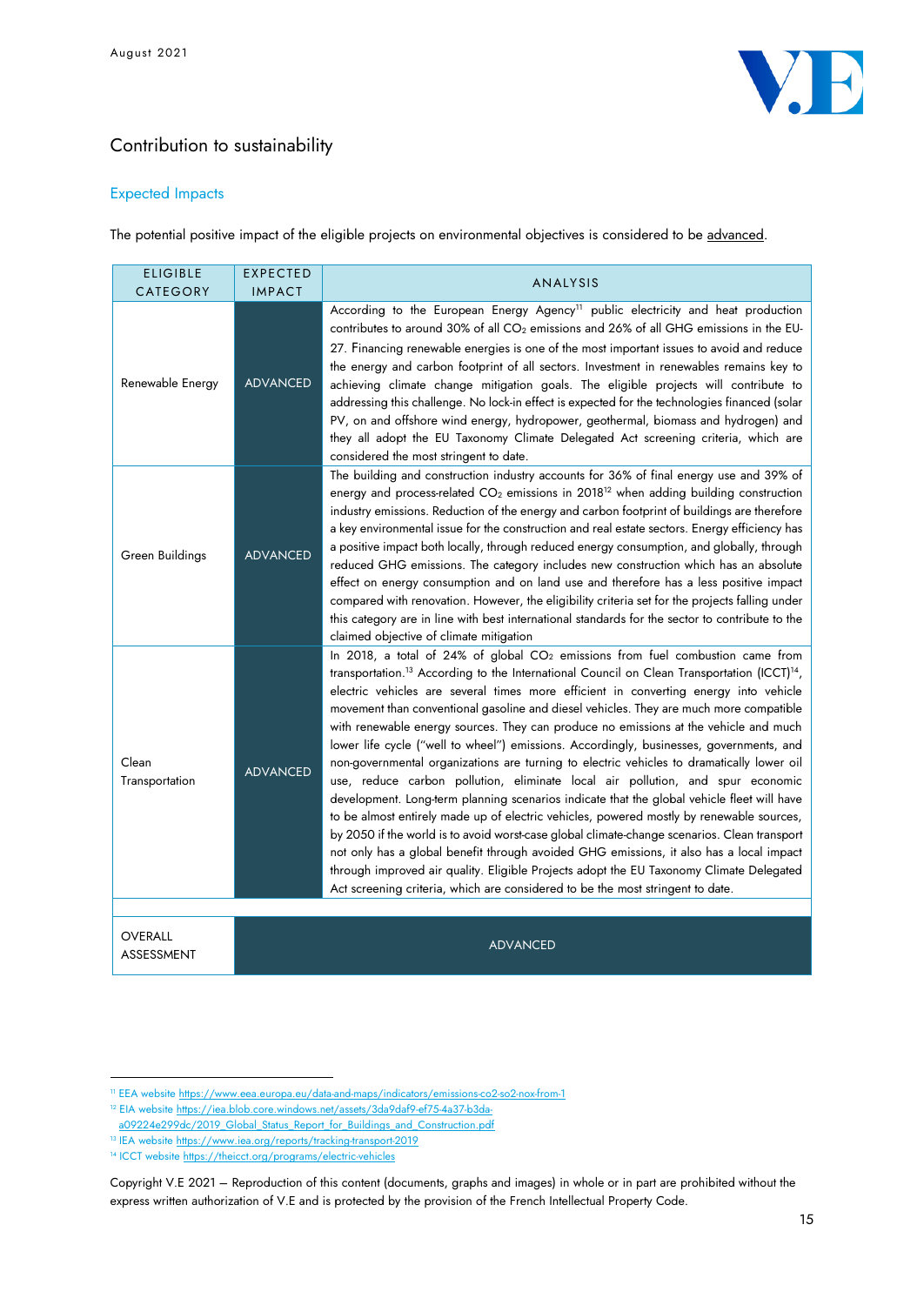

## ESG Risks Identification and Management systems in place at project level

The identification and management of the environmental and social risks associated with the Eligible Projects are considered <u>limited</u>15.

|                                                       | <b>ELIGIBLE CATEGORIES</b> |                        |                                       |  |
|-------------------------------------------------------|----------------------------|------------------------|---------------------------------------|--|
|                                                       | RENEWABLE ENERGY           | <b>GREEN BUILDINGS</b> | <b>CLEAN</b><br><b>TRANSPORTATION</b> |  |
| <b>ESG Due Diligence</b>                              | X                          | X                      | X                                     |  |
| Environmental Impact<br>Assessment and Eco-design     | X                          | X                      | X                                     |  |
| Minimising Energy<br>consumption and GHG<br>emissions | X                          | X                      | N/A                                   |  |
| <b>Biodiversity Protection</b>                        | X                          | X                      | X                                     |  |
| Human Labour Rights                                   | X                          | X                      | X                                     |  |
| Health and Safety                                     | X                          | X                      | X                                     |  |
| Community Involvement                                 | X                          | N/A                    | N/A                                   |  |
| <b>Business Ethics</b>                                | X                          | X                      | X                                     |  |
| <b>OVERALL ASSESSMENT</b>                             | Limited                    | Limited                | Limited                               |  |

Since all projects will be located in Designated Countries of the Equator Principles, deemed to have robust environmental and social governance, as well as legislation systems and institutional capacity designed to protect their people and the natural environment, the Issuer relies on national legislation for specific risks and on other relevant documentation (e.g. construction and exploitation permits, technical and legal reviews) to demonstrate the respect of this legislation.

<sup>&</sup>lt;sup>15</sup> The "X" indicates the E&S risks that have been activated for each Eligible Category.

Copyright V.E 2021 – Reproduction of this content (documents, graphs and images) in whole or in part are prohibited without the express written authorization of V.E and is protected by the provision of the French Intellectual Property Code.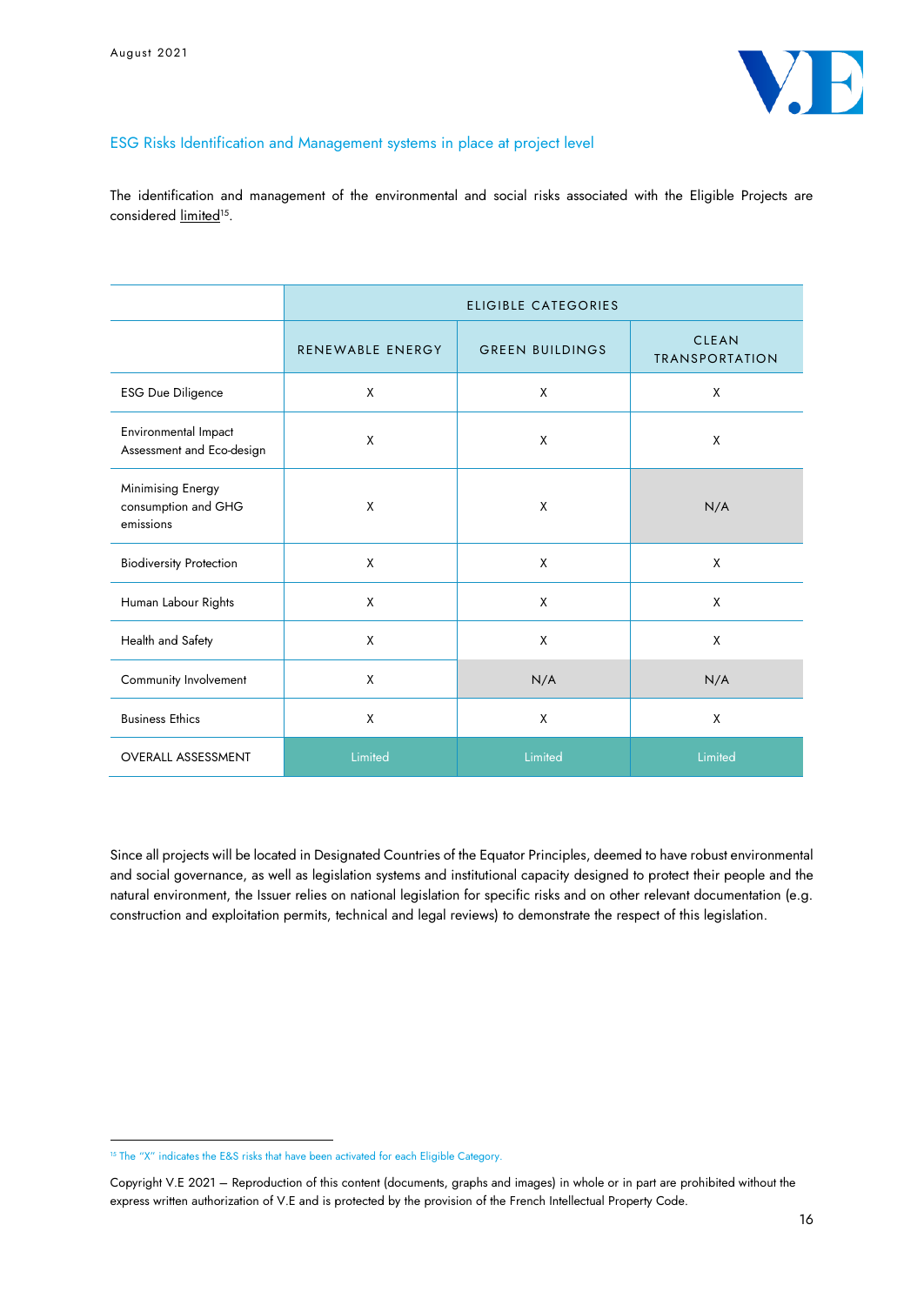

#### ESG Due Diligence Process

Kutxabank has a general SRI policy<sup>16</sup>, disclosed on their website, that applies to all assets under management. According to the Issuer, there is currently no specific policy for credit investment, although it is in the process of being drawn up. The Issuer declares to have an internal taxonomy of environmental and social investment (which classifies loans into green, social, or sustainable categories according to defined criteria) and which has already been approved. The objectives and ESG policy of the credit portfolio will be defined based on this taxonomy. However, V.E had no access to the "Internal taxonomy of environmental and social investment", which is reported to be for internal use only.

The Issuer reports that in order to classify all credit exposures for new transactions according to an ESG risk profile, it has implemented a loan inventory classifying the loans under environmental and social categories such as Renewable energy, Energy efficiency, Pollution reduction, Efficient use and management of natural resources, as well as SDG-linked financing, to Social economy enterprises (cooperatives, foundations...), Employment promotion, Social housing, Cultural and sports development, Health development etc. The Issuer also reports that credit risk management policies are currently being designed to incorporate ESG factors such as CO<sub>2</sub> emissions, use of proceeds, location, etc.

In the case of financing to individuals, in relation to mortgages, sustainable financing is determined based on the energy certifications that are included in the operation file. The Issuer reports that there is a monitoring of compliance with the criteria developed by the Business Development area.

The Issuer declares that in financing to companies and institutions, investments encompassed in the green economy have been favoured, by supporting projects that develop renewable energy generation initiatives or that promote the ecological transition. The areas of Risk and Business have developed a scoring system to assess and grant those loans. V.E has no visibility on the Issuer's scoring system.

#### ENVIRONMENTAL RISKS

#### Environmental Impact Assessment and Eco-design

V.E has no visibility on the Issuer's management of Environmental Impact Assessment or/and Eco-design issues at project level. It is to be noted that, in 2018 the Group has performed an environmental impact assessment of its lending activity providing an estimate of the environmental impact of its entire credit portfolio by business sector and geographic region and aiming to support the financing of activities with the lowest possible environmental impact.

#### Minimising energy consumption and GHG emissions

Regarding Clean Transportation it has been established to define consumer loans for the purchase of green cars and for Green Buildings the refurbishment of buildings for better energy efficiency.

V.E has no visibility on the Issuer's management of Minimising energy consumption and GHG emissions at project level.

#### Biodiversity Protection

The Issuer reports it complies with the Law 42/2007 of December 13, on Natural Heritage and Biodiversity, which establishes the basic legal regime for the conservation, sustainable use, improvement and restoration of natural heritage and biodiversity in Spain.

V.E has no visibility on the Issuer's management of Biodiversity issues at project level.

Kutxabank website - https://portal.kutxabank.es/cs/Satellite?blobcol=urldata&blobheader=application%2Fpdf&blobheadername1=co type&blobheadername2=Expires&blobheadername3=MDT-Type&blobheadername4=Content-

disposition&blobheadervalue1=application%2Fpdf&blobheadervalue2=Thu%2C+10+Dec+2020+16%3A00%3A00+GMT&blobheadervalue3=abinary %3Bcharset%3DUTF-

<sup>8&</sup>amp;blobheadervalue4=inline%3B+filename%3D%22pol%C3%ADtica+general+isr+kbg.pdf%22&blobkey=id&blobtable=MungoBlobs&blobwhere=1312 312999403&ssbinary=true

Copyright V.E 2021 – Reproduction of this content (documents, graphs and images) in whole or in part are prohibited without the express written authorization of V.E and is protected by the provision of the French Intellectual Property Code.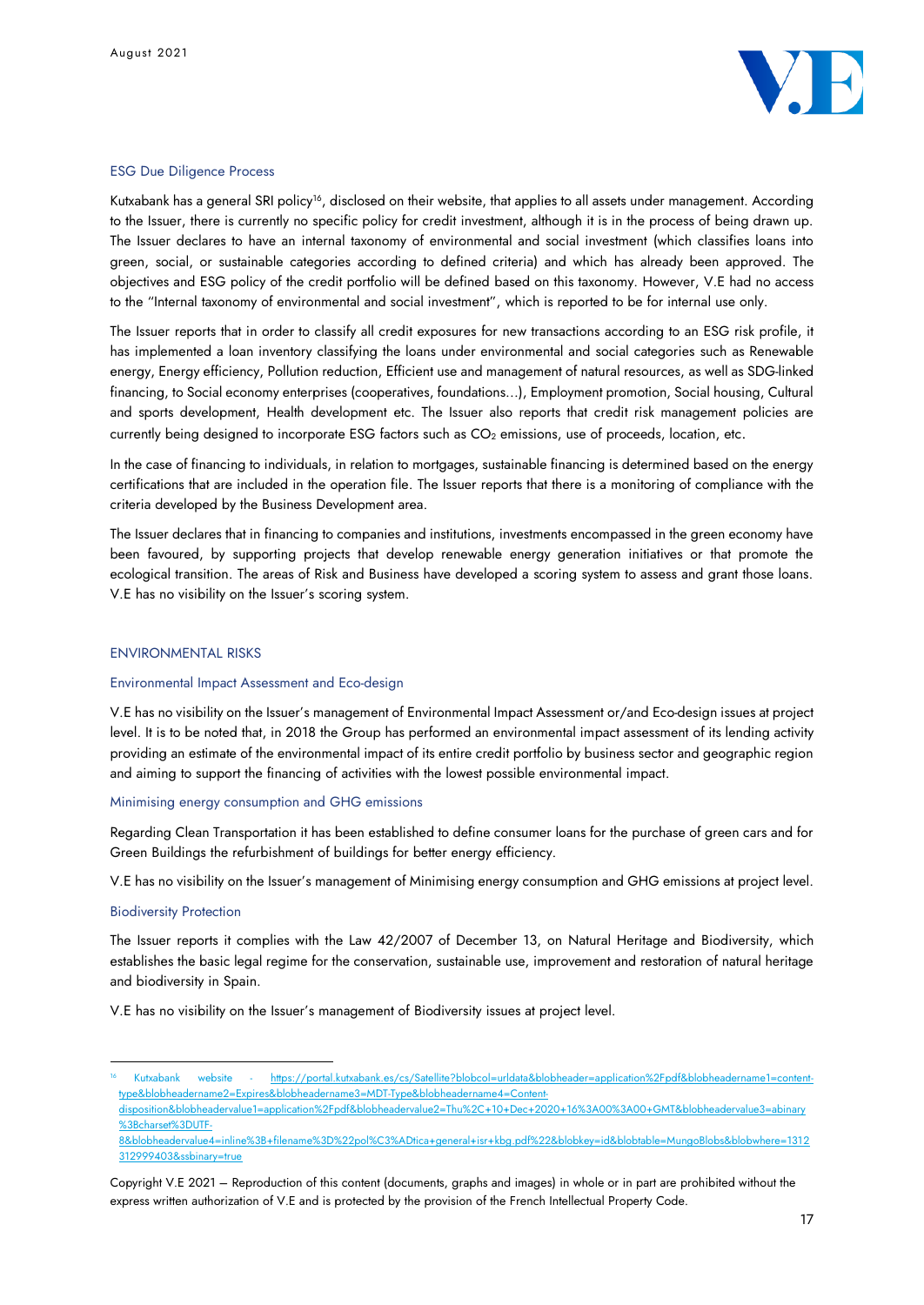

#### SOCIAL RISKS

#### Human and Labour Rights

The company has a local focus on its activities and the bank lending is restricted to Spain, where European regulations are in place, and which prevents the violation of labour and human rights standards. The contracts developed under the corporate model include social and environmental clauses. Suppliers undertake to comply with corporate social responsibility requirements (10 UN principles, non-discrimination, etc.) as well as comply with the entity's Environmental Policy<sup>17</sup>, published on its website. V.E has no visibility on the above-mentioned social and environmental clauses.

In relation to borrowers, the approved internal taxonomy considers the sectors of activity, the purposes, the legal structure of the companies and the geographic location in rural areas. Suppliers commit to comply with social and environmental measures and are under the obligation to report and provide documentary evidence of their compliance. Kutxabank reserves the right to adopt the necessary measures, including termination of the contract, in the event of non-compliance with social or environmental regulations, in the same way as in the event of non-compliance with the contractual obligations. V.E has no visibility on the above-mentioned social and environmental measures and/or contractual obligations.

#### Health and Safety

The company has a local focus on its activities and the bank lending is restricted to Spain, where European regulations are in place. However, the Issuer disclosed that as a funding provider institution, it does not have visibility on health and safety issues deployed at project level.

#### Community Involvement

V.E has no visibility on the Issuer's management of community involvement issues at project level.

#### Business Ethics

Kutxabank reports to integrate clauses in its contracts that demand the highest standards in terms of corruption. In addition, the entity's Code of Conduct establishes that the principles of the General Corporate Social Responsibility Policy, will be the frame of reference in the entity's relations with contractors and suppliers. Kutxabank is a signatory of the Global Compact and communicates on this principle. The company adopted other policy documents addressing business ethics, including AML/CFT<sup>18</sup> manual, Model for the management of criminal law compliance, policy against corruption and fraud and regulation for criminal law risks. However, V.E had no access to those documents.

Kutxabank reports to carry out a dual control to avoid having business relations with companies or clients involved in sanctions or included in international financial countermeasures lists. The control is based on checking all the people and entities that intervene in operations against the lists of people subject to blockade measures (EU and Office of Foreign Assets Control). The public registers are updated weekly, and on this update, a process is generated to check the new people added against Kutxabank's client database.

<sup>17</sup> https://www.kutxabank.com/cs/Satellite?blobcol=urldata&blobheader=application%2Fpdf&blobheadername1=Expires&blobheadername2=contenttype&blobheadername3=MDT-Type&blobheadername4=Content-

disposition&blobheadervalue1=Thu%2C+10+Dec+2020+16%3A00%3A00+GMT&blobheadervalue2=application%2Fpdf&blobheadervalue3=abinary %3Bcharset%3DUTF-

<sup>8&</sup>amp;blobheadervalue4=inline%3B+filename%3D%22POLITICA+AMBIENTAL+DE+KUTXABANK\_FEBRERO+2013.pdf%22&blobkey=id&blobtable=Mung oBlobs&blobwhere=1311862730972&ssbinary=true

<sup>&</sup>lt;sup>18</sup> Financial Services Commission websit[e https://www.fscmauritius.org/en/aml/amlcft/aml-cft-handbook](https://www.fscmauritius.org/en/aml/amlcft/aml-cft-handbook) - accessed 28/07/2021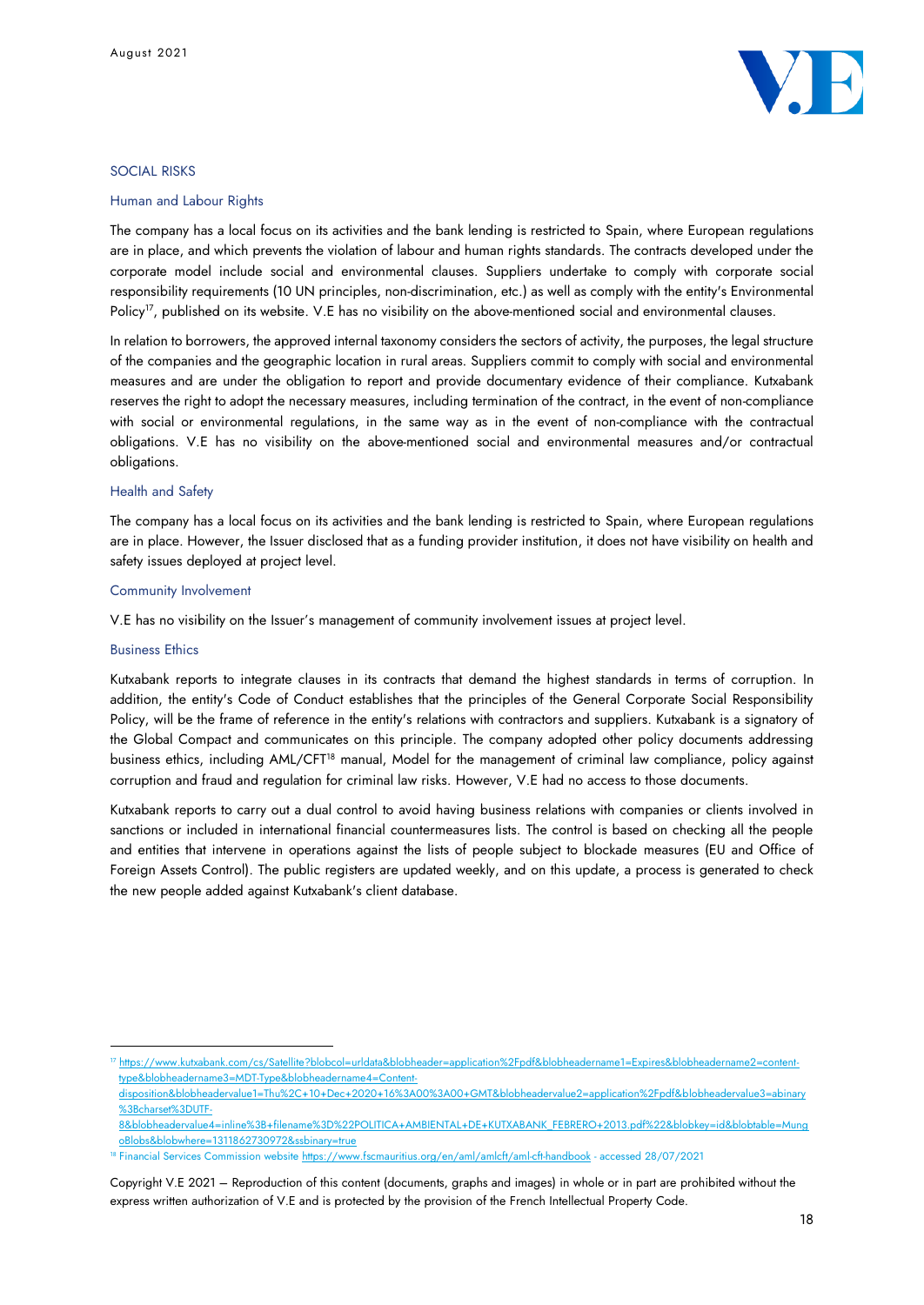

# ISSUER



Kutxabank is a non-listed Company that engages in the provision of commercial banking services to corporate and individual clients. These include savings and deposit accounts, credit card issuing, personal loans, mortgages, pension plans, and insurance. It also provides solutions for corporate financing, investment fund management, and project finance. The bank began its activity in 2012 as the result of the integration of three Basque Savings Banks - BBK, Kutxa and Vital. The Company is headquartered in Bilbao, Spain.

## Level of ESG performance

The Issuer's ESG performance was assessed through a complete process of rating and benchmark.

As of March 2021, Kutxabank displays an overall robust ESG performance, ranking 20<sup>th</sup> in our "Retail & Specialised Banks" sector which covers 97 companies. The Kutxabank's performance is considered robust in the Environmental and Social pillars and limited in the Governance pillar.

| <b>DOMAIN</b> | <b>COMMENTS</b>                                                                                                                                                                                                                                                                                                                                                                                                                                                                                                                                                                                                                                                                                                                                                                                                                                                                                                                                                   | <b>OPINION</b> |
|---------------|-------------------------------------------------------------------------------------------------------------------------------------------------------------------------------------------------------------------------------------------------------------------------------------------------------------------------------------------------------------------------------------------------------------------------------------------------------------------------------------------------------------------------------------------------------------------------------------------------------------------------------------------------------------------------------------------------------------------------------------------------------------------------------------------------------------------------------------------------------------------------------------------------------------------------------------------------------------------|----------------|
| Environment   | Kutxabank's performance in the Environmental pillar is considered robust.<br>The company has issued a formalized commitment to environmental protection in its<br>Environmental Policy. Furthermore, the bank reported to V.E that, within its 2019-2021<br>strategic plan, it committed to reducing by 80% its $CO2$ emissions by 2021 (baseline year:<br>2018). The company commits to some of its responsibilities in terms of environmental<br>protection: measuring and monitoring direct environmental impacts and introducing<br>environmental factors in the credit risk assessment. Additionally, the CSR Department is<br>responsible for sustainability and environmental issues.<br>On the development of green products and services the company commits to develop new<br>financial products and services favouring the environmental protection and to finance<br>projects aimed at environmental improvements and to finance projects relating to |                |
|               | environmental preservation, such as the protection of forestry areas. Furthermore, there is a<br>general SRI policy that applies to all assets under management. The company has allocated<br>most of the means to the development of sustainable investment products/strategies:<br>exclusionary screening, positive screening (including best-in-class approach), thematic funds<br>and engagement with the companies. Moreover, all operations financed from the Project<br>Finance department comply with the regulations environment required by the European<br>Union, the same one that governs operations financed by the European Investment Bank<br>$(EIB)$ .                                                                                                                                                                                                                                                                                           | Limited        |
|               | The company displays comprehensive measures to integrate environmental considerations<br>in its lending activity. More specifically, the company adopted an exclusion list that seems<br>to cover all assets under management, uses carbon footprint in most of the equity funds<br>investment to select the most virtuous companies, engages with companies on environment<br>and offers green thematic funds investing in renewable energies. Nevertheless, it is still not<br>clear how environmental consideration are integrated into project financing.                                                                                                                                                                                                                                                                                                                                                                                                     | Weak           |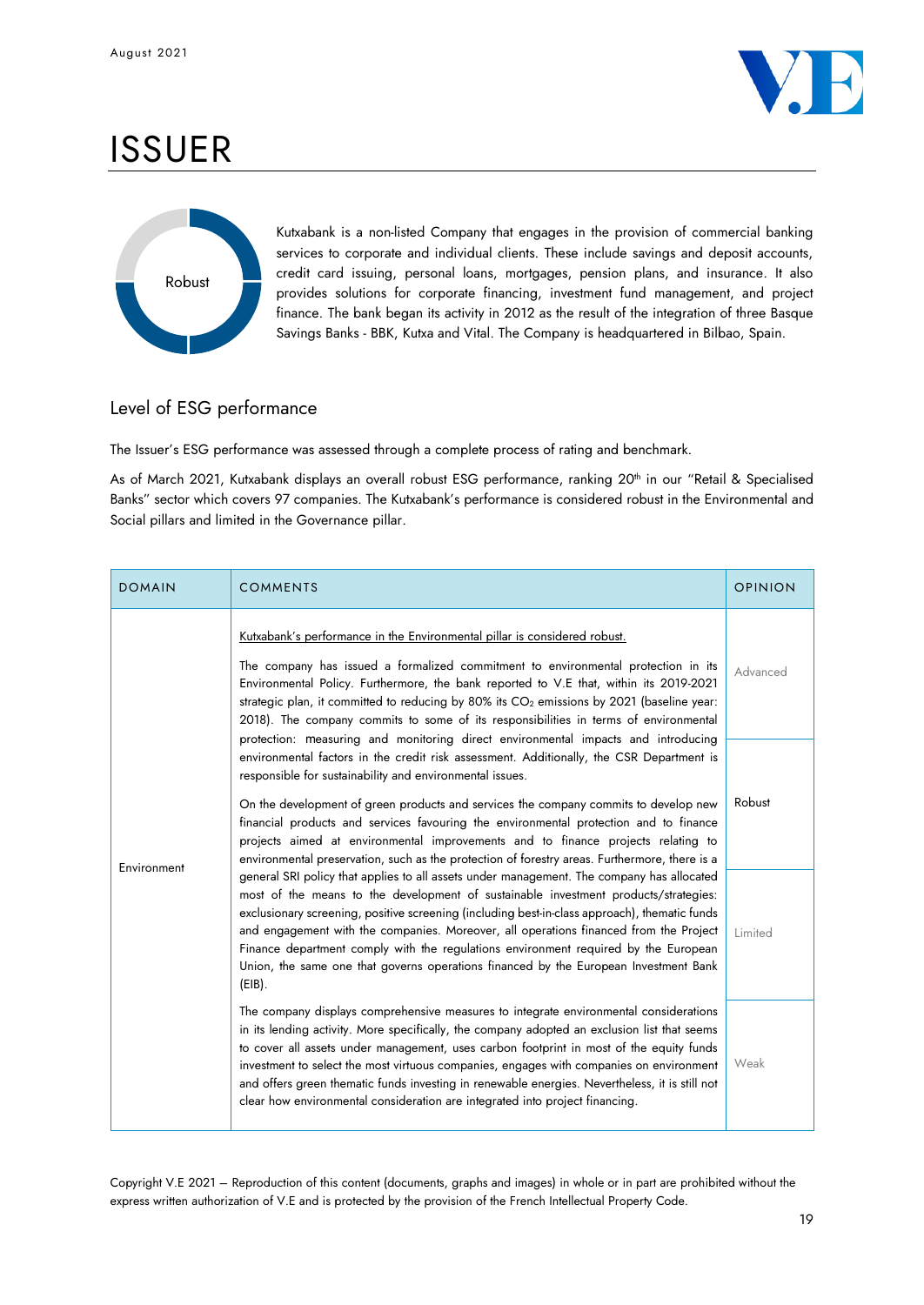

| <b>DOMAIN</b> | <b>COMMENTS</b>                                                                                                                                                                                                                                                                                                                                                                                                                                                                                                                                                                                                                                                                                                                              | <b>OPINION</b> |  |  |
|---------------|----------------------------------------------------------------------------------------------------------------------------------------------------------------------------------------------------------------------------------------------------------------------------------------------------------------------------------------------------------------------------------------------------------------------------------------------------------------------------------------------------------------------------------------------------------------------------------------------------------------------------------------------------------------------------------------------------------------------------------------------|----------------|--|--|
| Social        | Kutxabank's performance in the Social pillar is considered robust.<br>Regarding Human Resources, the company displays robust management of labour relations,<br>with 100% of the workforce covered by representative bodies and a collective agreement<br>that covers both subjects related to the quality of work environment and stress management<br>and equal opportunities. The company reports on a formal commitment regarding Health<br>and Safety issues with visible measures such as training and risk assessment. However, the<br>management of restructurings seems to be weak.<br>Regarding Human Rights, the company has made references to respect and promote human                                                         | Advanced       |  |  |
|               | rights in society in its CSR Code. Kutxabank is committed to respect human rights recognised<br>in national legislation, thus including the prevention of child exploitation, and forced labour.<br>The company has issued a formalised commitment to freedom of association and the right<br>to collective bargaining in its Code of Conduct. Moreover, the company has issued a<br>formalised commitment to non-discrimination in its Equality Policy, Code of Conduct, and<br>CSR Code. The Company reports to V.E that it commits to increase female representation in<br>the workforce and especially in positions with greater responsibility. Nevertheless, clear<br>quantified targets are not disclosed in this regard.             |                |  |  |
|               | Regarding Community Involvement, the company has issued a formalised commitment to the<br>promotion of local social and economic development in its's Code and made further<br>references in its Sustainability Report. The company's commitment to promote local social<br>and economic development addresses only part of its responsibilities such as support to<br>community investments. The company has allocated some means to address social and<br>economic development, including impact investing actions (dedicated social impact funds,<br>social bonds, social/societal investments), support to public and/or community<br>development/investments and cooperation with NGO's or other relevant stakeholders on               | Robust         |  |  |
|               | local development. The company has made references to address the accessibility of its<br>products/services in its Sustainability Report. The company's commitment addresses part of<br>its responsibilities such as promote access to basic banking services for weaker customers<br>and support customers in financial distress. The company has allocated few measures to<br>promote access to basic financial services such as access to basic banking services and<br>financial education.                                                                                                                                                                                                                                              | Limited        |  |  |
|               | Regarding Business Behaviour, the company has issued a formalised commitment to<br>adequately inform customers about its products/services in its Code of Conduct, CSR Code,<br>Best Execution Policy and Transparency Policy. The company adopted further commitment<br>in its policy for the protection of banking services customer, policy for Commercial<br>Communication and policy for the Management and Surveillance of products and services.<br>Yet, these documents are for internal use and therefore not publicly available. Furthermore,<br>the company adopted new initiatives to ensure responsible customers relations, but the<br>management of cybersecurity still appears to be limited and does not seem to go further |                |  |  |
|               | than the establishment of IT Contingency Plans.                                                                                                                                                                                                                                                                                                                                                                                                                                                                                                                                                                                                                                                                                              | Weak           |  |  |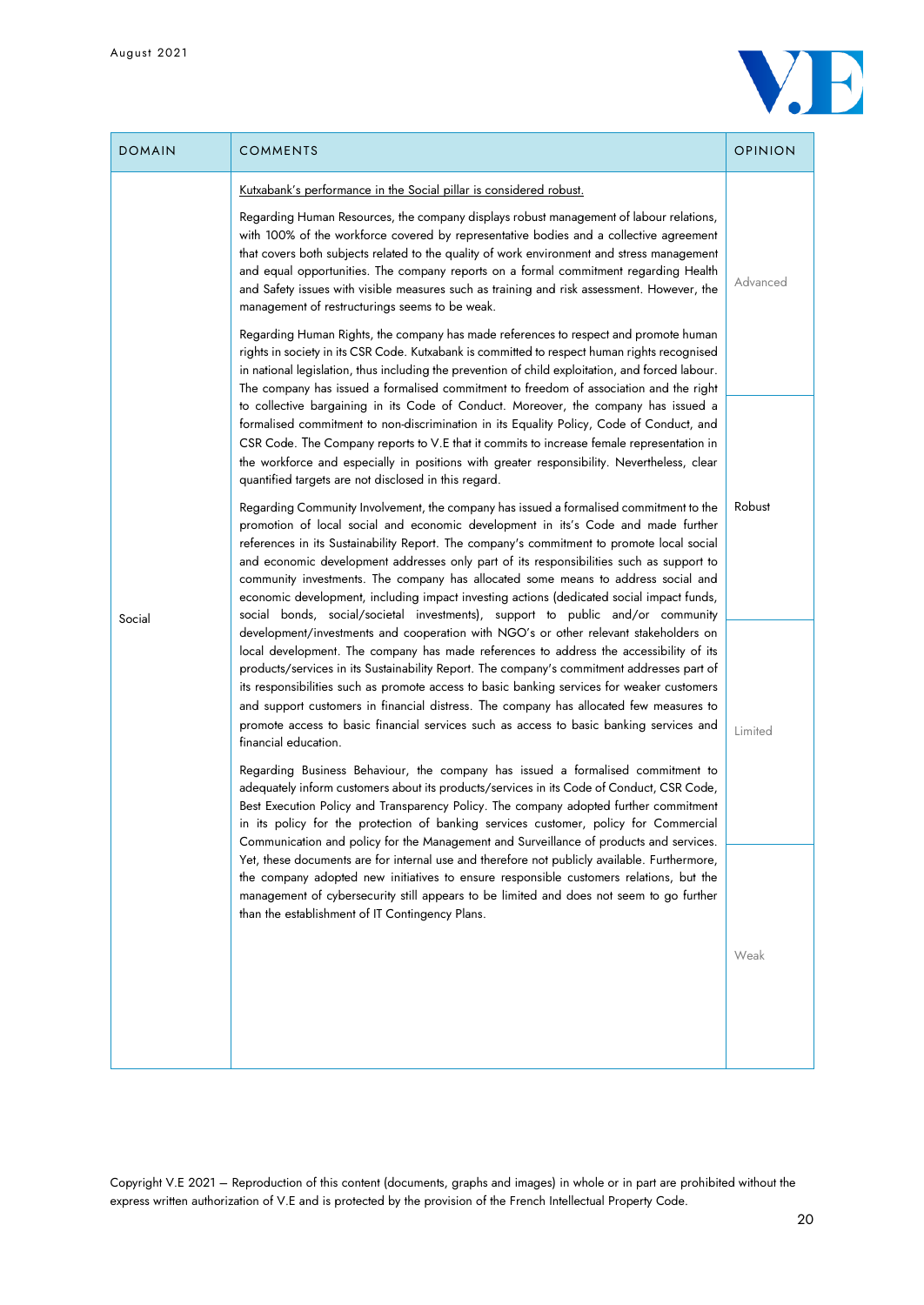

| <b>DOMAIN</b> | <b>COMMENTS</b>                                                                                                                                                                                                                                                                                                                                                                                                                                 | <b>OPINION</b> |
|---------------|-------------------------------------------------------------------------------------------------------------------------------------------------------------------------------------------------------------------------------------------------------------------------------------------------------------------------------------------------------------------------------------------------------------------------------------------------|----------------|
| Governance    | <u>Kutxabank's performance in the Environmental pillar is considered limited.</u>                                                                                                                                                                                                                                                                                                                                                               | Advanced       |
|               | The roles of Chairman and CEO are separated, but the chairman is not considered<br>independent. The Company reported to V.E that a CSR department is in place. Most Board<br>members are non-executive directors. In addition, at least two directors are independent.                                                                                                                                                                          |                |
|               | Nine members of the 15-member Board are considered independent (60%). Members<br>appear to have financial and/or audit experience and relevant operational experience. CSR<br>risks appear to be covered by the internal control system such as business ethics and<br>environmental and climate change risks in credit decisions & other banking activities.<br>The company has a Remuneration Committee comprised of four non-executive Board | Robust         |
|               | members and one Secretary. Two members out of the four-members Remuneration<br>Committee are considered independent. However, there is no disclosure on what rules<br>guide the company in allocating variable remuneration to senior executives.<br>On business ethics, the Regulatory Compliance and Group Control Department lead training<br>and dissemination, and the company has set up internal controls which includes internal        | Limited        |
|               | audits, an "ethical channel" to report on suspicious activities and an annual review from<br>external experts on internal control bodies and procedures. In terms of anti-money<br>laundering devices, the company has a system in place to identify customers, suspicious<br>activity and follow up on them. However, the company does not seem to report on the<br>transparency of its lobbying activity.                                     | Weak           |

## Management of ESG Controversies

As of today, Kutxabank is facing two stakeholder-related ESG controversies, linked to four of the six domains V.E analyse:

- Human Resources, in the criteria "Reorganisations" and "Social dialogue".
- Human Rights, in the criterion "Fundamental Human Rights".
- Business Behaviour, in the criterion "Responsible Customer Relations".
- Corporate Governance, in the criterion "Internal controls and risk management".

Frequency: On average, the controversies are considered occasional, in line with the sector average.

Severity: On average, the level of severity is high based on the analysis of their impact on the company and its stakeholders, in line with the sector average.

Responsiveness: Kutxabank is overall reactive, in line with the sector average.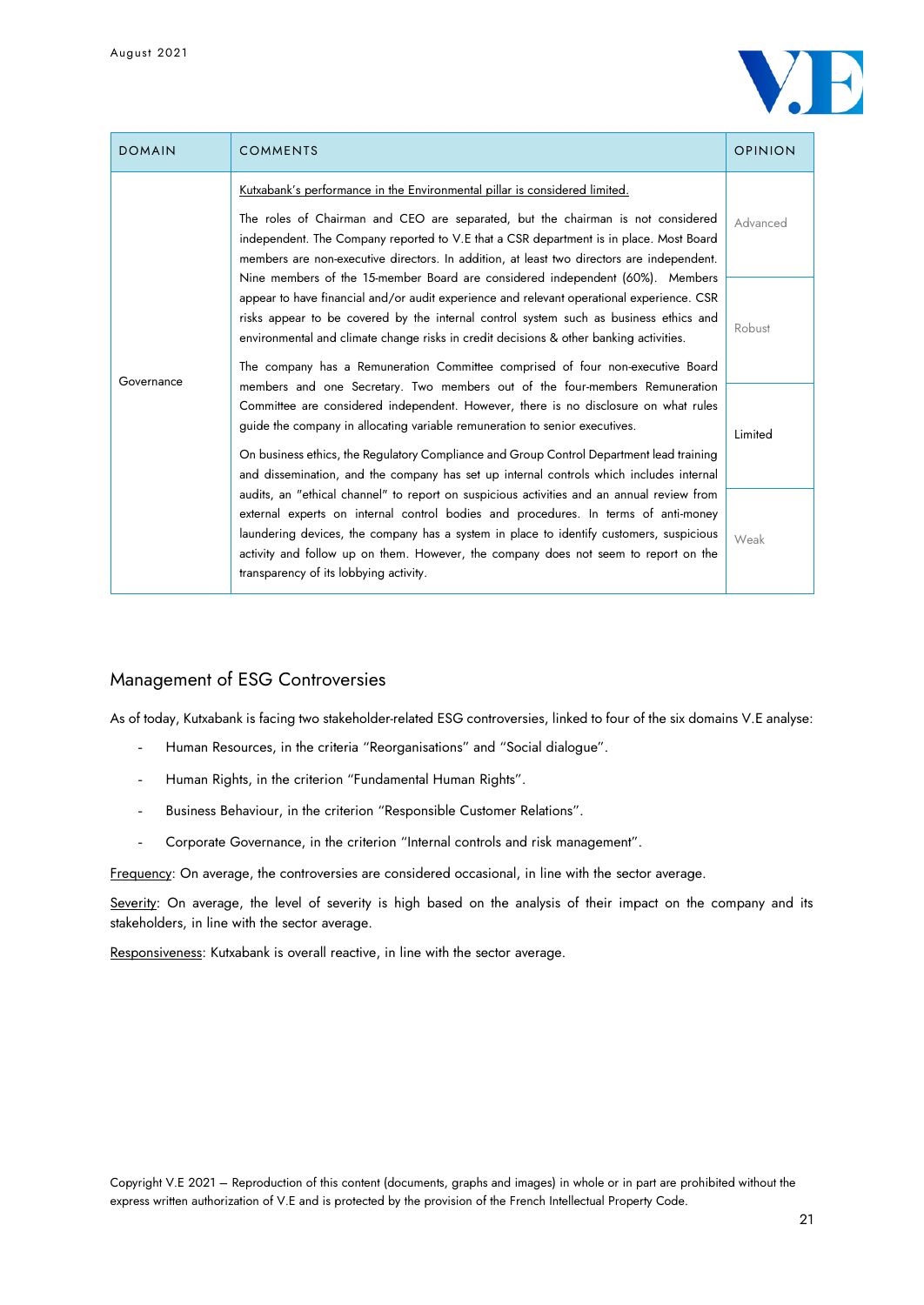

## Involvement in Controversial Activities

As of July 2021, Kutxabank appears to be involved in one of the 17 controversial activities screened under our methodology, namely:

- Minor involvement in Alcohol: Kutxabank has an estimated turnover from alcoholic beverages which is below 5% of total turnover. This turnover is derived from the sale of alcoholic beverages through its 50% stake in Altun Berri, S.L. involved in restaurants and hotels operations.

Kutxabank appears to be not involved in any of the 16 other controversial activities screened under our methodology, namely: Animal welfare, Cannabis, Chemicals of concern, Civilian firearms, Coal, Fossil Fuels industry, Unconventional oil and gas, Gambling, Genetic engineering, Human embryonic stem cells, High interest rate lending, Military, Nuclear Power, Pornography, Reproductive Medicine and Tobacco.

The controversial activities research provides screening of companies to identify involvement in business activities that are subject to philosophical or moral beliefs. The information does not suggest any approval or disapproval on their content from V.E.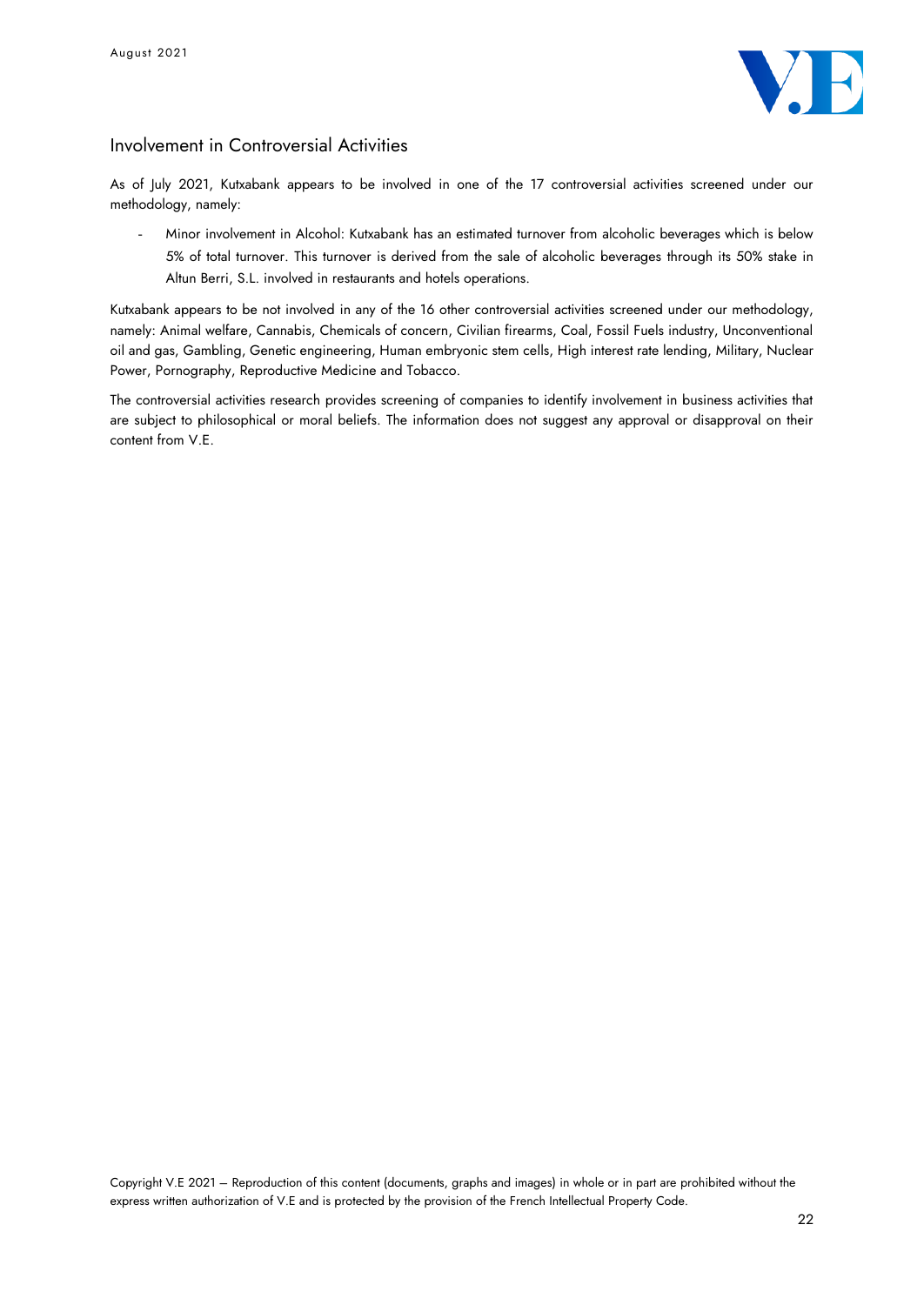

# METHODOLOGY

In V.E's view, Environmental, Social and Governance (ESG) factors are intertwined and complementary. As such they cannot be separated in the assessment of ESG management in any organisation, activity or transaction. In this sense, V.E provides an opinion on the Issuer's ESG performance as an organisation, and on the processes and commitments applicable to the intended issuance.

Our Second Party Opinions (SPOs) are subject to internal quality control at three levels (Analyst, Project Manager and Quality Reviewer). If necessary, this process is complemented by a final review and validation by the Expertise Committee and Supervisor. A right of complaint and recourse is guaranteed to all companies under our review, following three levels: first, the team in contact with the company; then the Executive Director in charge of Methods, Innovation & Quality; and finally, V.E's Scientific Council.

## **COHERENCE**

#### Scale of assessment: not coherent, partially coherent, coherent

This section analyses whether the activity to be financed through the selected instrument is coherent with the Issuer's sustainability priorities and strategy, and whether it responds to the main sustainability issues of the sector where the Issuer operates.

## FRAMEWORK

## Alignment with the Green Bond Principles

#### Scale of assessment: Not aligned, Partially aligned, Aligned, Best Practices

The Framework has been evaluated by V.E according to the ICMA's Green Bond Principles - June 2021("GBP") and on our methodology based on international standards and sector guidelines applicable in terms of ESG management and assessment.

#### Use of proceeds

The definition of the Eligible Projects and their sustainable objectives and benefits are a core element of Green/Social/Sustainable Bonds and Loans standards. V.E evaluates the clarity of the definition of the Eligible Categories, as well as the definition and the relevance of the primary sustainability objectives. We evaluate the descriptions of the expected benefits in terms of relevance, measurability and quantification. In addition, we map the potential contribution of Eligible Projects to the United Nations Sustainable Development Goals' targets.

#### Process for evaluation and selection

The evaluation and selection process are assessed by V.E on its transparency, governance, and relevance. The eligibility criteria are assessed on their clarity, relevance and coverage vs. the intended objectives of the Eligible Projects.

#### Management of proceeds

The process and rules for the management and the allocation of proceeds are assessed by V.E on their transparency, traceability and verification.

#### Reporting

The monitoring and reporting process and commitments defined by the Issuer are assessed by V.E on their transparency, exhaustiveness and relevance, covering the reporting of both proceeds' allocation and sustainable benefits (output, impact indicators).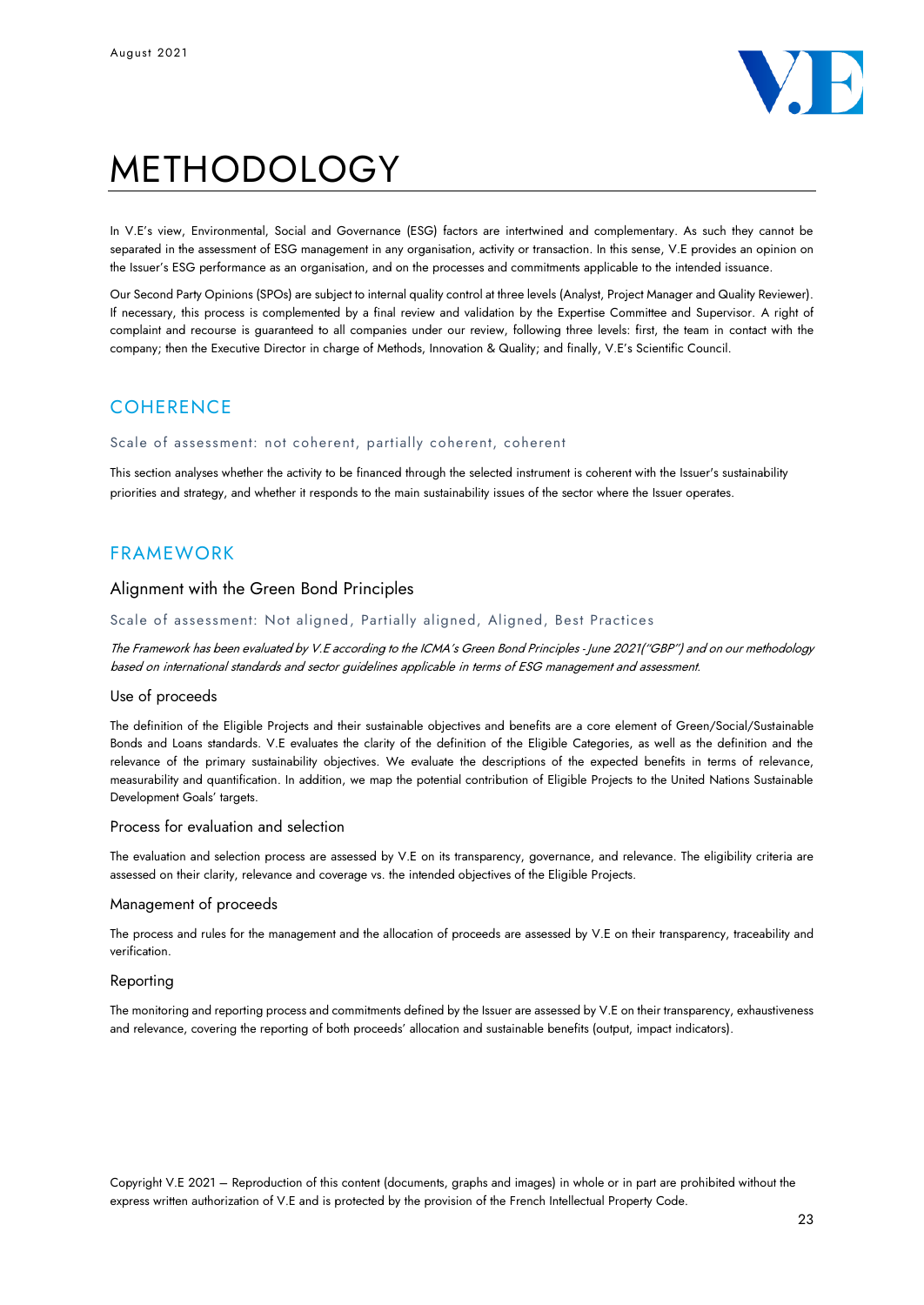

## Contribution to sustainability

Scale of assessment: Weak, Limited, Robust, Advanced

V.E's assessment of activities' contribution to sustainability encompasses both the evaluation of their expected positive impacts on environmental and/or social objectives, as well the management of the associated potential negative impacts and externalities.

Expected positive impact of the activities on environmental and/or social objectives

The expected positive impact of activities on environmental and/or social objectives to be financed by the Issuer or Borrower is assessed on the basis of:

i) the relevance of the activity to respond to an important environmental objective for the sector of the activity; or to respond to an important social need at country level;<sup>19</sup>

ii) the scope of the impact: the extent to which the expected impacts are reaching relevant stakeholders (i.e., the issuer, its value chain, local and global stakeholders); or targeting those populations most in need.

iii) the magnitude and durability of the potential impact of the proposed activity on the environmental and/or social objectives (capacity to not just reduce, but to prevent/avoid negative impact; or to provide a structural/long-term improvement);

iv) only for environmental objectives, the extent to which the activity is adopting the best available option.

#### ESG risk management for eligible activities

The identification and management of the potential ESG risks associated with the eligible projects/activities are analysed on the basis of V.E's ESG assessment methodology, international standards and sector guidelines applicable in terms of ESG management and assessment.

## ISSUER

## Issuer's ESG performance

#### Scale of assessment of ESG performance: Weak, Limited, Robust, Advanced

NB: The Issuer's level of ESG performance (i.e., commitments, processes, results of the Issuer related to ESG issues), has been assessed through a complete process of rating and benchmarking developed by V.E.

The Issuers ESG performance has been assessed by V.E on the basis of its:

- Leadership: relevance of the commitments (content, visibility and ownership).
- Implementation: coherence of the implementation (process, means, control/reporting).
- Results: indicators, stakeholders' feedbacks, and controversies.

<sup>19</sup> The importance of a specific social need at country level is assessed on the basis of the country performance on the priority SDG that the project is targeting using data from Sachs, J., Schmidt-Traub, G., Kroll, C., Lafortune, G., Fuller, G., Woelm, F. 2020. The Sustainable Development Goals and COVID-19. Sustainable Development Report 2020. Cambridge: Cambridge University Press.

Copyright V.E 2021 – Reproduction of this content (documents, graphs and images) in whole or in part are prohibited without the express written authorization of V.E and is protected by the provision of the French Intellectual Property Code.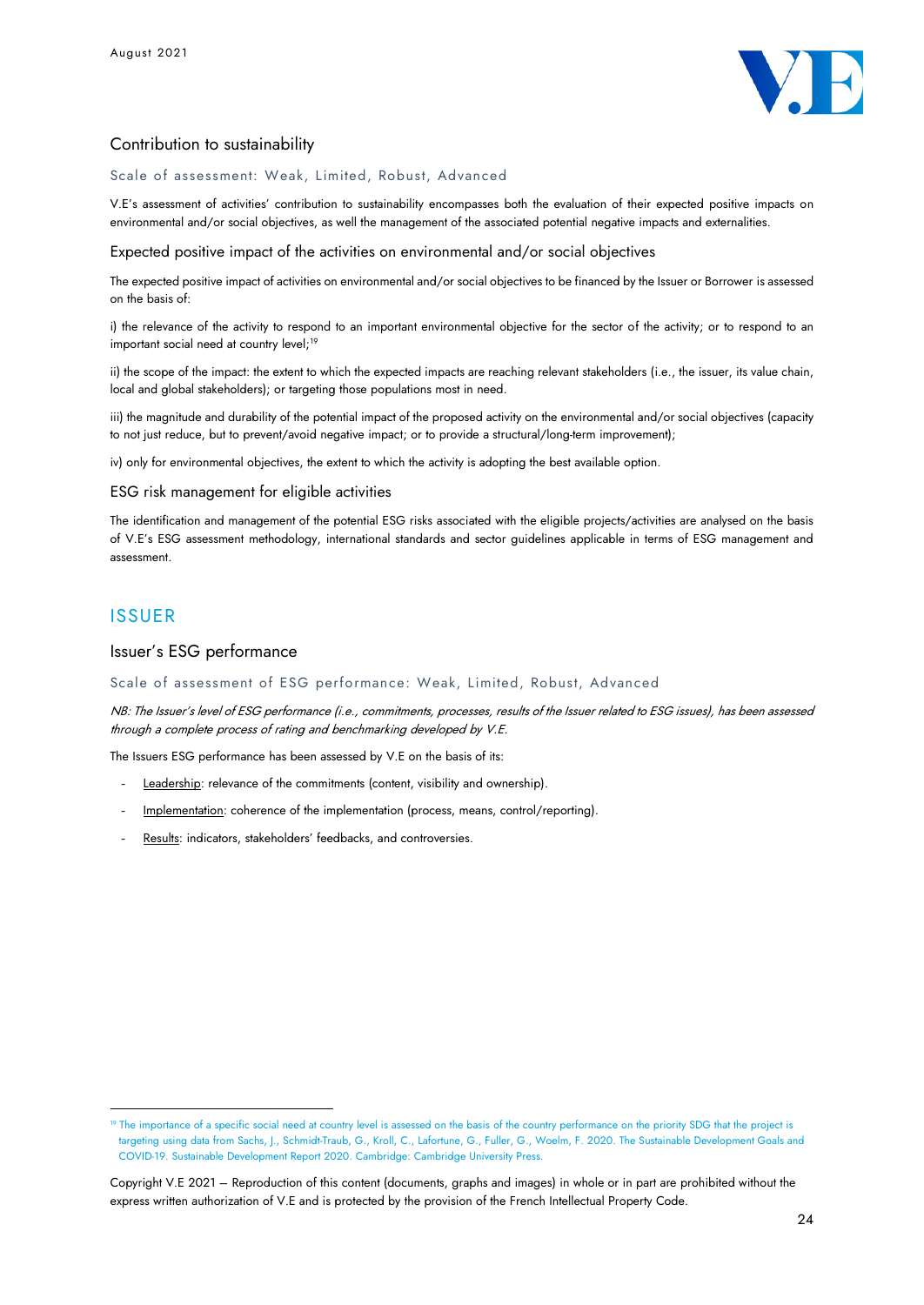

## Management of stakeholder related ESG controversies

V.E defines a controversy as public information or contradictory opinions from reliable<sup>20</sup> sources that incriminate or make allegations against an issuer regarding how it handles ESG issues as defined in V.E ESG framework. Each controversy may relate to several facts or events, to their conflicting interpretations, legal procedures or non-proven claims.

V.E reviewed information provided by the Issuer, press content providers and stakeholders (partnership with Factiva Dow Jones: access to the content of 28,500 publications worldwide from reference financial newspapers to sector-focused magazines, local publications or Non-Government Organizations). Information gathered from these sources is considered as long as it is public, documented and traceable.

V.E provides an opinion on companies' controversies risks mitigation based on the analysis of 3 factors:

- Frequency: reflects for each ESG challenge the number of controversies that the Issuer has faced. At corporate level, this factor reflects on the overall number of controversies that the Issuer has faced and the scope of ESG issues impacted (scale: Isolated, Occasional, Frequent, Persistent).
- Severity: the more a controversy is related to stakeholders' fundamental interests, proves actual corporate responsibility in its occurrence, and have caused adverse impacts for stakeholders and the company, the higher its severity is. Severity assigned at the corporate level will reflect the highest severity of all cases faced by the company (scale: Minor, Significant, High, Critical).
- Responsiveness: ability demonstrated by an Issuer to dialogue with its stakeholders in a risk management perspective and based on explanatory, preventative, remediating or corrective measures. At corporate level, this factor will reflect the overall responsiveness of the company for all cases faced (scale: Proactive, Remediate, Reactive, Non- Communicative).

The impact of a controversy on a company's reputation reduces with time, depending on the severity of the event and the company's responsiveness to this event. Conventionally, V.E's controversy database covers any controversy with Minor or Significant severity during 24 months after the last event registered and during 48 months for High and Critical controversies.

#### Involvement in controversial activities

17 controversial activities have been analysed following 30 parameters to screen the company's involvement in any of them. The company's level of involvement (Major, Minor, No) in a controversial activity is based on:

- An estimation of the revenues derived from controversial products or services.
- The specific nature of the controversial products or services provided by the company.

<sup>&</sup>lt;sup>20</sup> 'Reliable' means that there are sufficient details to substantiate claims made, with due attention paid to the political dimension of news and the danger of misinformation. V.E draws on investigative journalism, the business press, NGO and trade union reports which focus on corporate behavior relating to ESG issues. It is neither possible nor advisable to create a prescriptive fixed list of sources as new, valid sources arise all the time and it is necessary to investigate these as and when they are retrieved in order to comprehensively cover evolving issues and media.

Copyright V.E 2021 – Reproduction of this content (documents, graphs and images) in whole or in part are prohibited without the express written authorization of V.E and is protected by the provision of the French Intellectual Property Code.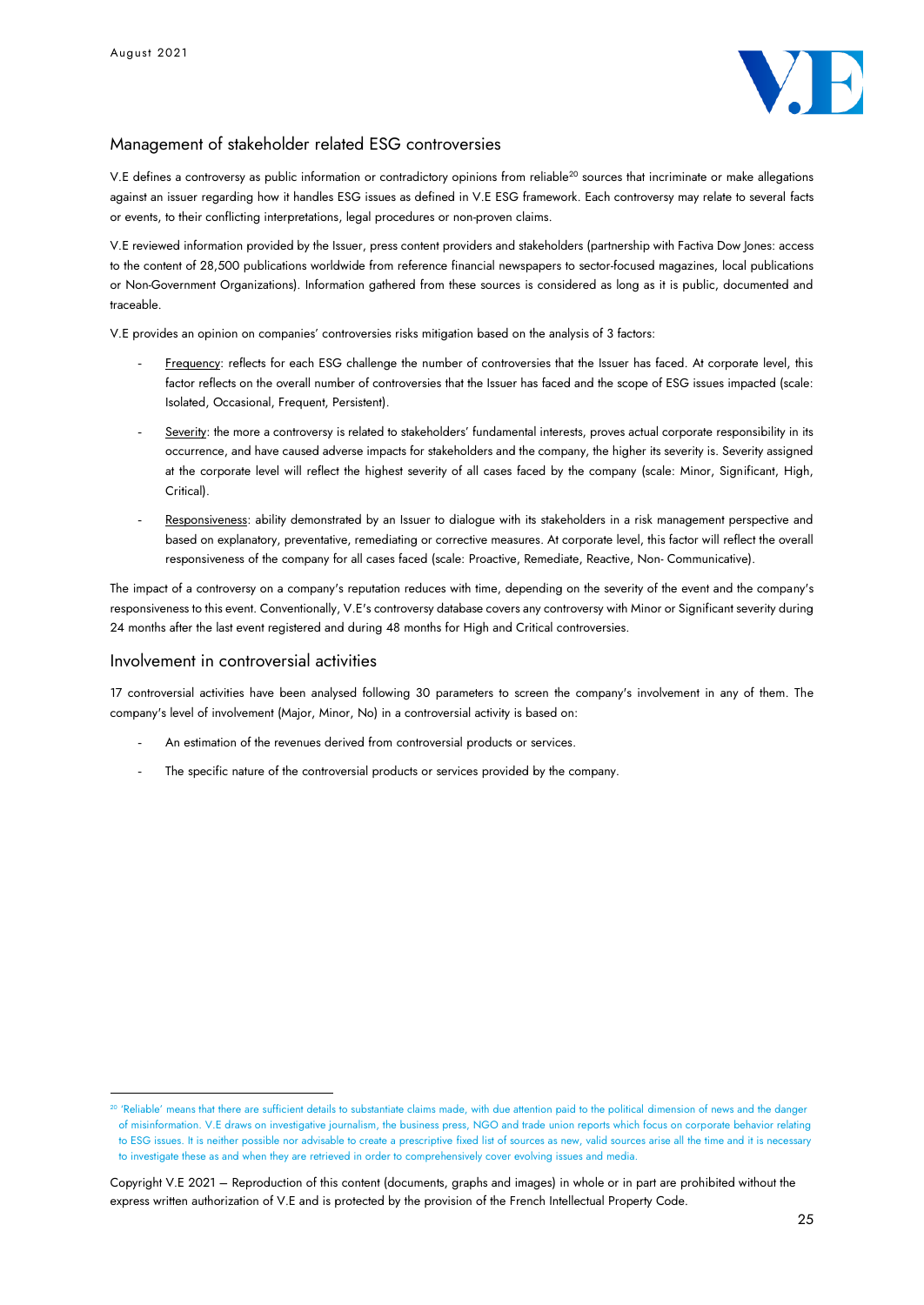

#### V.E'S ASSESSMENT SCALES

| Scale of assessment of Issuer's ESG performance or strategy and<br>financial instrument's Contribution to sustainability |                                                                                                                                                                                                                                                                                                                                                                                                                                                                                    | Scale of assessment of financial instrument's alignment with Green<br>and/or Social Bond and Loan Principles |                                                                                                                                                                                                                                 |
|--------------------------------------------------------------------------------------------------------------------------|------------------------------------------------------------------------------------------------------------------------------------------------------------------------------------------------------------------------------------------------------------------------------------------------------------------------------------------------------------------------------------------------------------------------------------------------------------------------------------|--------------------------------------------------------------------------------------------------------------|---------------------------------------------------------------------------------------------------------------------------------------------------------------------------------------------------------------------------------|
| Advanced                                                                                                                 | Advanced commitment; strong evidence of<br>command over the issues dedicated to achieving<br>the sustainability objective. An advanced expected<br>impact combined with an advanced to robust level<br>of E&S risk management & using innovative<br>methods to anticipate new risks.                                                                                                                                                                                               |                                                                                                              | The Instrument's practices go beyond the core<br>practices of the ICMA's Green and/or Social Bond<br>Principles and/or of the Loan Market Association's<br>Green Loan Principles by adopting recommended<br>and best practices. |
| Robust                                                                                                                   | Convincing commitment; significant and consistent<br>evidence of command over the issues. A robust<br>expected impact combined with an advance to<br>robust level of assurance of E&S risk management<br>or an advanced expected impact combined with a<br>limited level of assurance of E&S risk<br>management.                                                                                                                                                                   | Aligned                                                                                                      | The Instrument has adopted all the core practices of<br>the ICMA's Green and/or Social Bond Principles<br>and/or of the Loan Market Association's Green Loan<br>Principles.                                                     |
| Limited                                                                                                                  | Commitment to the objective of sustainability has<br>been initiated or partially achieved; fragmentary<br>evidence of command over the issues. A limited<br>expected impact combined with an advanced to<br>limited level of assurance of E&S risk management;<br>or a robust expected impact combined with a<br>limited to weak level of assurance of E&S risk<br>management; or an advance expected impact<br>combined with a weak level of assurance of E&S<br>risk management. | Partially<br>Aligned                                                                                         | The Instrument has adopted a majority of the core<br>practices of the ICMA's Green and/or Social Bond<br>Principles and/or of the Loan Market Association's<br>Green Loan Principles, but not all of them.                      |
| Weak                                                                                                                     | Commitment to social/environmental responsibility<br>is non-tangible; no evidence of command over the<br>issues. A weak expected impact combined with an<br>advanced to weak level of assurance of E&S risk<br>management or a limited expected impact with a<br>weak level of assurance of E&S risk management.                                                                                                                                                                   | Not Aligned                                                                                                  | The Instrument has adopted only a minority of the<br>core practices of the ICMA's Green and/or Social<br>Bond Principles and/or of the Loan Market<br>Association's Green Loan Principles.                                      |
|                                                                                                                          |                                                                                                                                                                                                                                                                                                                                                                                                                                                                                    |                                                                                                              |                                                                                                                                                                                                                                 |

#### Statement on V.E' s independence and conflict-of-interest policy

Transparency on the relation between V.E and the Issuer: V.E has not carried out any audit mission or consultancy activity for Kutxabank. No established relation (financial or commercial) exists between V.E and Kutxabank. V.E's conflict of interest policy is covered by its Code of Conduct, which can be found a[t http://vigeo-eiris.com/wp-content/uploads/2018/07/Code-of-Conduct-Vigeo-Eiris-EN.pdf](http://vigeo-eiris.com/wp-content/uploads/2018/07/Code-of-Conduct-Vigeo-Eiris-EN.pdf)

This opinion aims at providing an independent opinion on the sustainability credentials and management of the Bonds, based on the information which has been made available to V.E. V.E has neither interviewed stakeholders out of the Issuer's employees, nor performed an on-site audit nor other test to check the accuracy of the information provided by the Issuer. The accuracy, comprehensiveness and trustworthiness of the information collected are a responsibility of the Issuer. The Issuer is fully responsible for attesting the compliance with its commitments defined in its policies, for their implementation and their monitoring. The opinion delivered by V.E neither focuses on the financial performance of the Bonds, nor on the effective allocation of its proceeds. V.E is not liable for the induced consequences when third parties use this opinion either to make investments decisions or to make any kind of business transaction. Restriction on distribution and use of this opinion: The deliverables remain the property of V.E. The draft version of the Second Party Opinion by V.E is for information purpose only and shall not be disclosed by the client. V.E grants the Issuer all rights to use the final version of the Second Party Opinion delivered for external use via any media that the Issuer shall determine in a worldwide perimeter. The Issuer has the right to communicate to the outside only the Second Party Opinion complete and without any modification, that is to say without making selection, withdrawal or addition, without altering it in any way, either in substance or in the form and shall only be used in the frame of the contemplated concerned bond(s) issuance. The Issuer acknowledges and agrees that V.E reserves the right to publish the final version of the Second Party Opinion on V.E' website and on V.E' internal and external communication supporting documents.